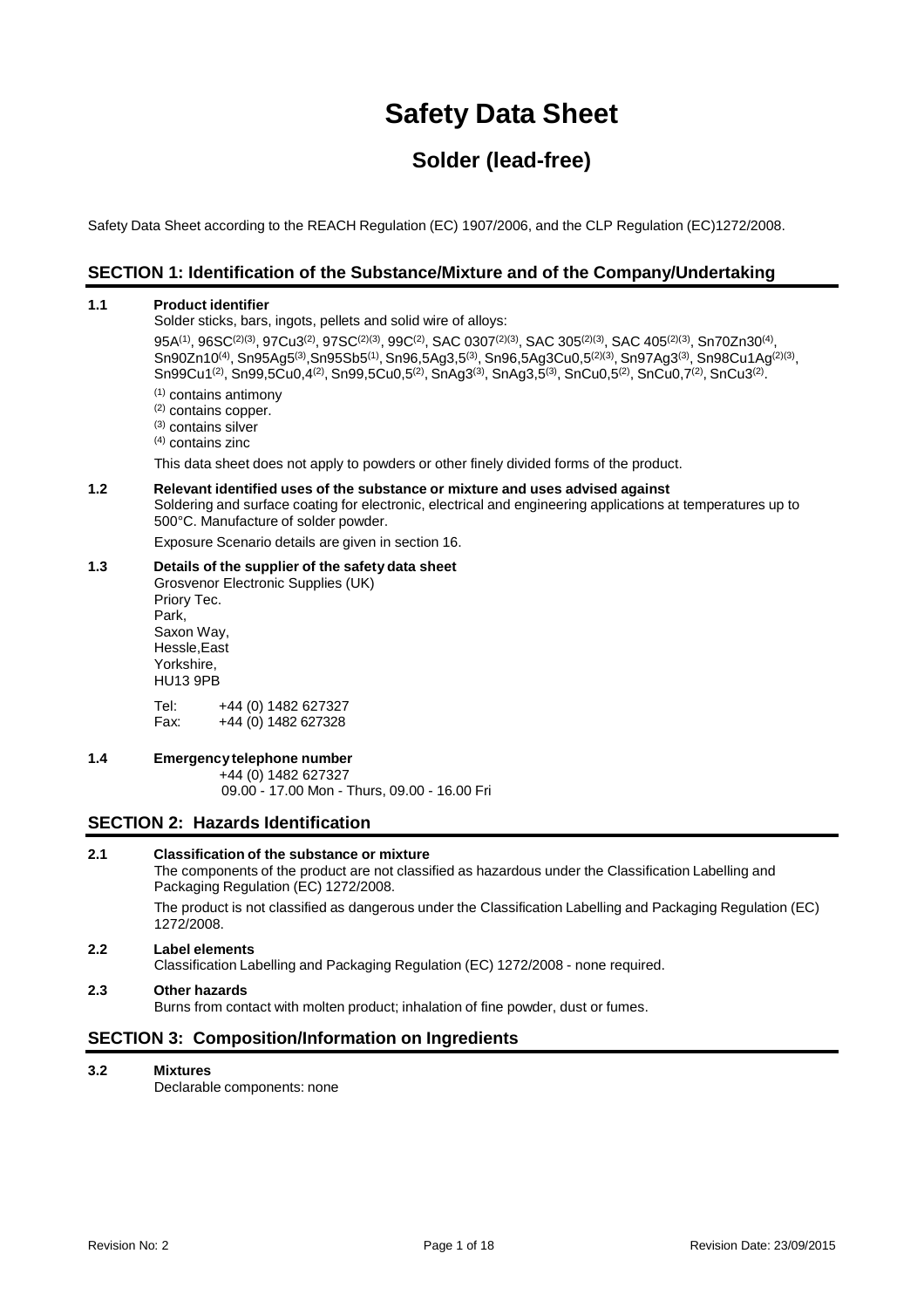| Other components:                    |                  |           |                |                                                                                                                                                                                                                                                           |  |
|--------------------------------------|------------------|-----------|----------------|-----------------------------------------------------------------------------------------------------------------------------------------------------------------------------------------------------------------------------------------------------------|--|
| Substance:                           | Weight<br>$(\%)$ | EC No:    | <b>CAS No:</b> | <b>Registration No:</b>                                                                                                                                                                                                                                   |  |
| Tin                                  | >60              | 231-141-8 | 7440-31-5      | 01-2119486474-28-0024                                                                                                                                                                                                                                     |  |
|                                      |                  |           |                | Some of this substance is exempted from the<br>registration requirements in accordance with Article<br>2.7(d), as it is a recovered substance.                                                                                                            |  |
| Antimony                             | 1-8              | 231-146-5 |                | 01-2119475609-24-0006                                                                                                                                                                                                                                     |  |
| (products)<br>marked $(1)$           |                  |           |                | Some of this substance is exempted from the<br>registration requirements in accordance with Article<br>2.7(d), as it is a recovered substance, and some is a<br>phase-in substance and the transition period for its<br>registration has not yet expired. |  |
| Copper<br>(products)<br>marked $(2)$ | $0.1 - 5$        | 231-159-6 | 7440-50-8      | No registration number is given for this substance,<br>because it is exempted from the registration<br>requirements in accordance with Article 2.7(d), as it is<br>a recovered substance.                                                                 |  |
| Silver<br>(products)<br>marked $(3)$ | $1 - 8$          | 231-131-3 | 7440-22-4      | 05-2114130135-65                                                                                                                                                                                                                                          |  |
| Zinc<br>(products)<br>marked $(4)$   | $20 - 40$        | 231-175-3 | 7440-66-6      |                                                                                                                                                                                                                                                           |  |

## **SECTION 4: First Aid Measures**

| 4.1 |                     | <b>Description of first aid measures</b>                                                                                                                                                                                                                                                                           |  |  |
|-----|---------------------|--------------------------------------------------------------------------------------------------------------------------------------------------------------------------------------------------------------------------------------------------------------------------------------------------------------------|--|--|
|     | <b>Inhalation</b>   | Inhalation of metals in massive form is not expected. However, if use or processes<br>produce dust or fume, and inhalation of these is suspected, remove exposed person<br>to fresh air, give rest, and get medical attention. If flux fumes are inhaled, consult the<br>safety data sheet for the flux concerned. |  |  |
|     | Ingestion           | Rinse out mouth and give plenty of water to drink. Get medical attention.                                                                                                                                                                                                                                          |  |  |
|     | Eye contact         | Check for contact lenses and remove if present. Wash the eyes thoroughly with water.<br>Get medical advice if irritation or other symptoms occur.                                                                                                                                                                  |  |  |
|     | <b>Skin contact</b> | Remove contaminated clothing. Wash affected area with soap and water. Get medical<br>attention if irritation occurs. In case of contact with molten metal, cool skin rapidly with<br>cold water.                                                                                                                   |  |  |
| 4.2 |                     | Most important symptoms and effects, both acute and delayed                                                                                                                                                                                                                                                        |  |  |

For antimony, acute or delayed effects are not anticipated.

For high oral intakes of soluble copper compounds, the first symptoms are gastro-intestinal. Vomiting may occur. The most critical organ for delayed effects from "copper" excess is the liver. Nose-lung irritation may be a symptom occurring after inhalation of copper containing fumes/dusts/mists.

Symptoms of acute silver poisoning:

Direct contact may cause mild local irritation of the skin or eyes. Inhalation of fumes or dusts of silver may be irritating to mucous membranes and upper respiratory tract. Exposure to high concentrations of smoke or dust may cause lung damage and pulmonary oedema. ingestion of silver compounds can cause irritation of the gastrointestinal tract.

Symptoms of chronic silver poisoning:

Prolonged exposure to the smoke or dust causes a metallic taste in the mouth, loss of appetite, headache and general infirmity. It can also cause a bluish or grayish discoloration of the skin, eyes and mucous membranes (Argyria). It may take several years before it develops. The stains are permanent.

## **4.3 Indication of any immediate medical attention and special treatment needed** Not applicable.

## **SECTION 5: Firefighting Measures**

## **5.1 Extinguishing media**

Use extinguishing measures that are appropriate to local circumstances and the surrounding environment. Suitable extinguishing agents: CO2, dry powder, sand or water spray. Do not use full water jets or foam.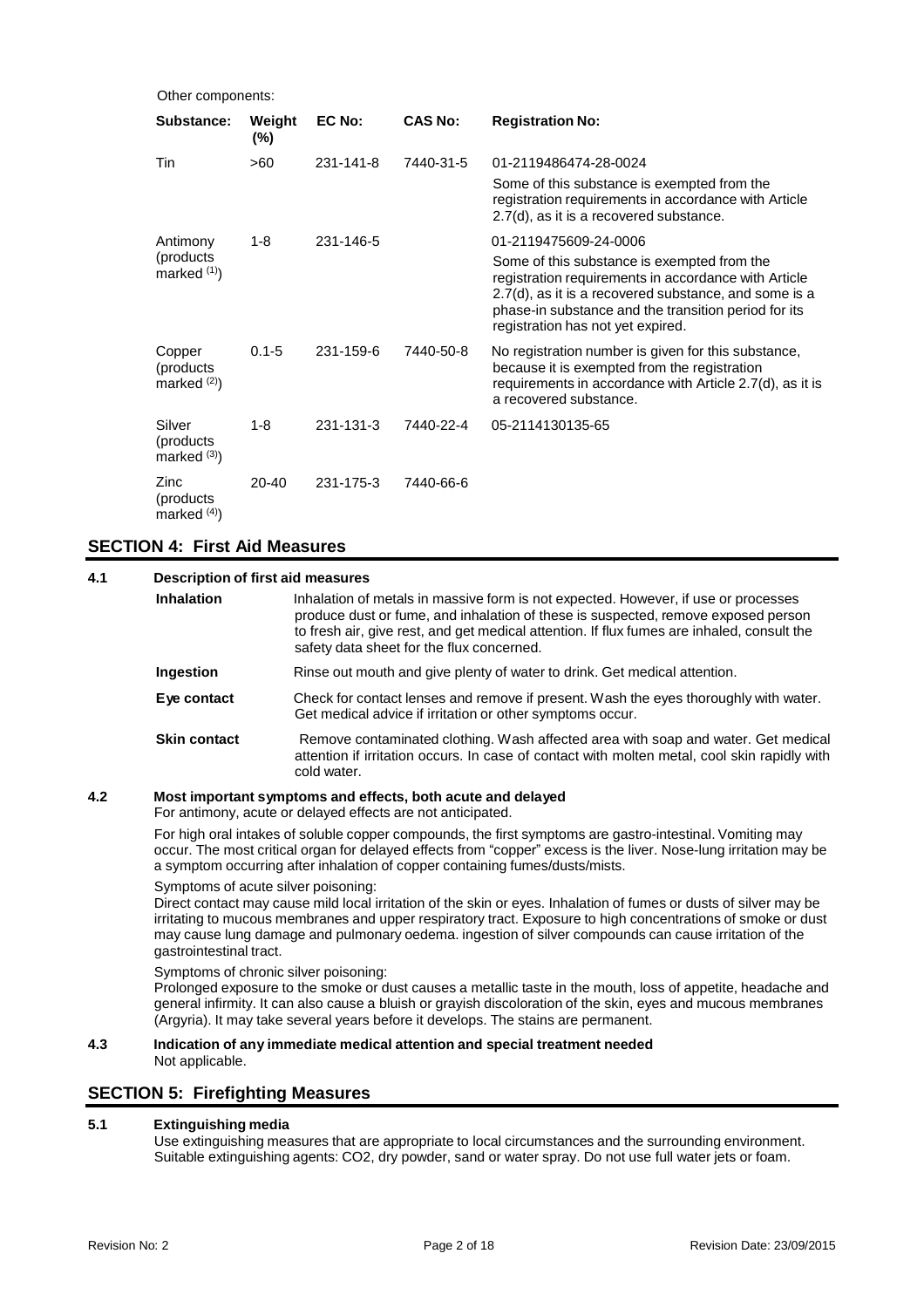## **5.2 Special hazards arising from the substance or mixture**

This product is not flammable but may combust at high temperatures. No explosive properties have been identified for the components of this product.

## **5.3 Advice for fire fighters**

Remove containers or product away from fire or cool with water.

## **SECTION 6: Accidental Release Measures**

The product as supplied in solid form is not hazardous if spilled or released, although normal hygiene measures should be taken if the product is manually handled. This section relates to accidental release of materials, such as dross, dust or fume, arising from use of the product, as a result of fire or from other causes.

## **6.1 Personal precautions, protective equipment and emergency procedures**

Keep unauthorised personnel from the spillage area. Wear personal protection (see Section 8).

## **6.2 Environmental precautions**

Do not discharge into drains, surface waters or groundwater. In case of entry into waterways, soil or drains, inform the responsible authorities.

## **6.3 Methods and materials for containment and clearing up**

Pieces can be picked up. Collect spilled material by vacuum cleaning or by sweeping in damped condition and keep in closed containers. Avoid raising dust. Label containers and send for recovery or disposal (see section 13).

## **6.4 Reference to Other Sections**

See section 8: Exposure Controls/Personal Protection. See section 13: Disposal Considerations.

## **SECTION 7: Handling and Storage**

## **7.1 Precautions for safe handling**

Wear protective clothing (see Section 8). If use or processes produce dust or fume, wear respiratory protection. Product is dense, so take care when carrying heavy loads. Do not let molten metal contact water. Ensure that product and any tools are dry before contact with molten metal. Wash hands after handling the product. See section 16 for relevant Exposure Scenarios.

## **7.2 Conditions for safe storage, including any incompatibilities**

Do not store with acids or alkalis. Do not allow contamination with other chemicals.

## **7.3 Specific end uses(s)**

See section 16 for specific Exposure Scenarios.

## **SECTION 8. Exposure Controls/Personal Protection**

| $1 \text{mg/m}^3$ VME, $2 \text{mg/m}^3$ VLCT (ou VLE) |
|--------------------------------------------------------|
|                                                        |
|                                                        |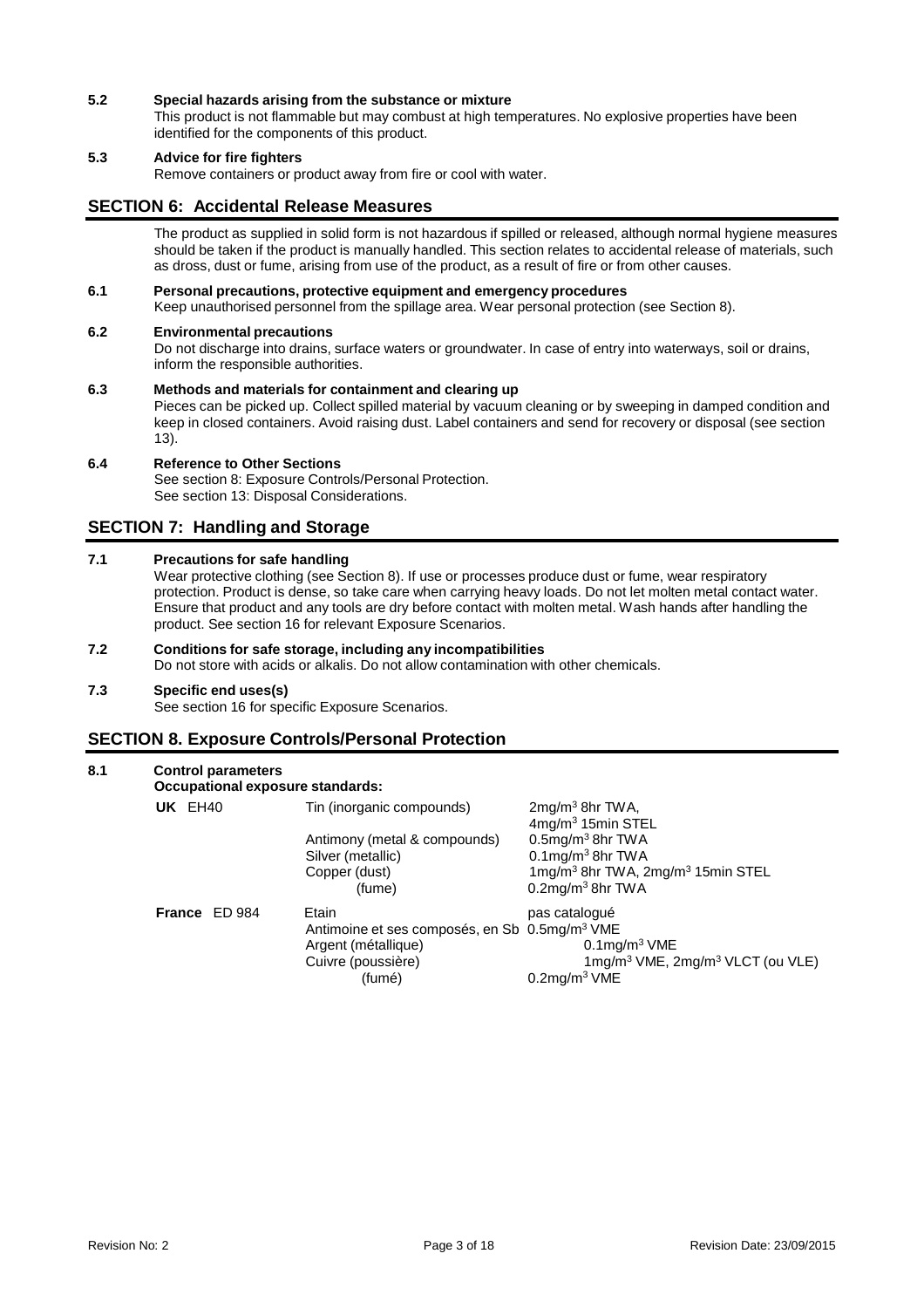**Germany** Zinn(IV) Verbindungen, anorganische (einetembare Fraktion) 2mg/m<sup>3</sup> Grenzwert Zinn(II) Verbindungen, anorganische (einetembare Fraktion) 8mg/m<sup>3</sup> Grenzwert Silber 0.1mg/m<sup>3</sup> Grenzwert Spitzenbegrenzung, Überschreitungsfaktor 8 Kupfer und seine Verbindungen (einetembare Fraktion) (DFG) 0.01mg/m<sup>3</sup> Grenzwert Spitzenbegrenzung, Überschreitungsfaktor 2 Kupfer-Rauch (alveolengängige Fraktion) (DFG) 0.01mg/m<sup>3</sup> Grenzwert Spitzenbegrenzung, Überschreitungsfaktor 2 Zink und seine Verbindungen, anorganische (einetembare Fraktion) (DFG) 0.1mg/m<sup>3</sup> Grenzwert Spitzenbegrenzung, Überschreitungsfaktor 4

In countries other than the UK, France and Germany, different exposure limits may apply.

**PNECs and DNELs - antimony:**

| <b>Exposure pattern</b>      | Route                 | <b>Descriptor</b> | <b>DNEL/PNEC</b>                      |
|------------------------------|-----------------------|-------------------|---------------------------------------|
| Long-term - systemic effects | Dermal                | <b>DNEL</b>       | 281 mg/kg bw/day                      |
| Long-term - local effects    | Inhalation            | <b>DNEL</b>       | $0.5$ mg/m <sup>3</sup>               |
|                              | Freshwater            | <b>PNEC</b>       | 0.113 mg Sb/L                         |
|                              | Marine                | <b>PNEC</b>       | 0.0113 mg Sb/L                        |
|                              | Sediment - freshwater | <b>PNEC</b>       | 7.8 mg Sb/kg wwt                      |
|                              | Sediment - marine     | <b>PNEC</b>       | 1.56 mg Sb/kg wwt                     |
|                              | Soil                  | <b>PNEC</b>       | 37 mg Sb/kg dwt<br>(32.6 mg Sb/kg ww) |
|                              | <b>STP</b>            | <b>PNEC</b>       | 2.55 mg Sb/L                          |

## **PNECs and DNELs - copper**

| <b>Exposure pattern</b>                         | Route                          | <b>Descriptors</b>                                                                                                                       | <b>DNEL/PNEC</b>                        |
|-------------------------------------------------|--------------------------------|------------------------------------------------------------------------------------------------------------------------------------------|-----------------------------------------|
| Human long-term<br>systemic effects             | Oral, dermal<br>and inhalation | Internal dose DNEL using absorption factors of<br>25% for oral, 100% for inhalation (respirable) and<br>0.03% for dermal exposure routes | 0.041mg Cu/kg<br>B wt/dav               |
| Human short-term<br>systemic effects            | Oral, dermal<br>and inhalation | Internal dose DNEL using absorption factors of<br>25% for oral, 100% for inhalation (respirable) and<br>0.03% for dermal exposure routes | 0.082mg Cu/kg<br>B wt/day               |
| Human short-term<br>effects - drinking<br>water | Oral                           | NOAEL for drinking water                                                                                                                 | $4$ mg/L                                |
| Environmental                                   | Fresh water                    | PNEC. Includes a default bio-availability correction                                                                                     | $7.8 \mu q$<br>dissolved Cu/L(1)        |
| Environmental                                   | Marine water                   | PNEC. Includes a default bio-availability correction                                                                                     | 5.2 µg dissolved<br>Cu/L <sup>(1)</sup> |
| Environmental                                   | Sediment -<br>fresh water      | PNEC. Includes a default bio-availability correction                                                                                     | 87 mg Cu/kg dry<br>$wt^{(1)}$           |
| Environmental                                   | Sediment -<br>estuarine        | PNEC                                                                                                                                     | 288 mg Cu/kg<br>dry $wt^{(1)}$          |
| Environmental                                   | Sediment -<br>marine           | PNEC                                                                                                                                     | 676 mg Cu/kg<br>dry $wt^{(1)}$          |
| Environmental                                   | Soil                           | PNEC. Includes a default bio-availability correction                                                                                     | 65.5 mg Cu/kg<br>$dry wt^{(1)}$         |
| Environmental                                   | <b>STP</b>                     | PNEC                                                                                                                                     | 230 g dissolved<br>Cu/L                 |

(1) Default PNEC values are given. These can be refined if information on local environment is available (see section 12.1)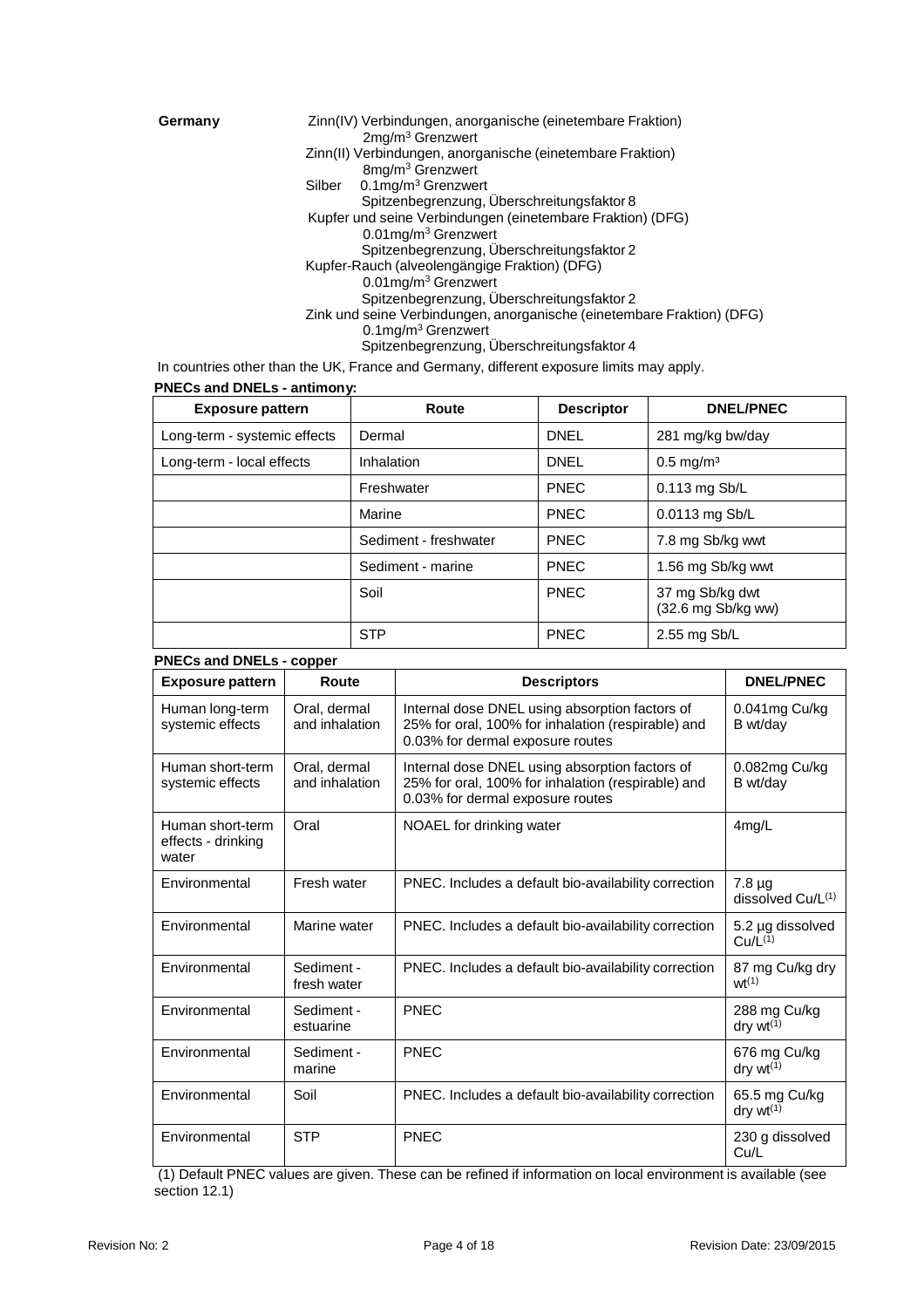## **PNEC and DNELs - silver**

DNELs (derived from the levels causing changes in the body - by inhalation, exposure to prolonged and severe):

| Employees:                                                                                                                                                                                                                                           |                                                                                                       |                                                                  |  |  |  |
|------------------------------------------------------------------------------------------------------------------------------------------------------------------------------------------------------------------------------------------------------|-------------------------------------------------------------------------------------------------------|------------------------------------------------------------------|--|--|--|
|                                                                                                                                                                                                                                                      | soluble silver compounds<br>Poorly soluble / insoluble silver compounds                               | 0.01mg Ag/m <sup>3*</sup><br>0.1mg Ag/m <sup>3**</sup>           |  |  |  |
| General Public:                                                                                                                                                                                                                                      |                                                                                                       |                                                                  |  |  |  |
|                                                                                                                                                                                                                                                      | soluble silver compounds<br>Poorly soluble / insoluble silver compounds                               | 0.004mg Ag/m <sup>3*</sup><br>0.04mg Ag/m <sup>3**</sup>         |  |  |  |
|                                                                                                                                                                                                                                                      | DNELs (derived from the levels causing changes in the body - after ingestion, exposure to long-term): |                                                                  |  |  |  |
| Employees:                                                                                                                                                                                                                                           |                                                                                                       |                                                                  |  |  |  |
|                                                                                                                                                                                                                                                      | soluble silver compounds<br>Poorly soluble / insoluble silver compounds                               | 0.02mg Ag/kg body weight/day*<br>0.12mg Ag/kg body weight/day**  |  |  |  |
| General Public:                                                                                                                                                                                                                                      |                                                                                                       |                                                                  |  |  |  |
|                                                                                                                                                                                                                                                      | soluble silver compounds<br>Poorly soluble / insoluble silver compounds                               | 0.002mg Ag/kg body weight/day*<br>0.12mg Ag/kg body weight/day** |  |  |  |
| * value only for calculations<br>** value appropriate for the metallic silver                                                                                                                                                                        |                                                                                                       |                                                                  |  |  |  |
| PNEC freshwater: 0.04µg Ag/L (Soluble Ag)<br>PNEC marine: 0.86µg Ag/L (Soluble Ag)<br>PNEC sediment freshwater: 438mg Ag/kg dw<br>PNEC sediment marine: 438mg Ag/kg dw<br>PNEC soil: 0.794mg Ag/kg ww<br>PNEC STP: 0.025mg Ag/L (Soluble Ag          |                                                                                                       |                                                                  |  |  |  |
| <b>PNECs and DNELs - zinc</b><br>DN(M)ELS for employees                                                                                                                                                                                              |                                                                                                       |                                                                  |  |  |  |
| Inhalation exposure<br>DNEL = 2.5 mg/m3 (inhalation exposure to water-soluble salts of zinc)<br>$DNEL = 5$ mg/m3 (inhalation exposure to poorly soluble or insoluble zinc salts).                                                                    |                                                                                                       |                                                                  |  |  |  |
| Oral Exposure<br>DNEL = 50 mg Zn / day (ie, 0.63 mg Zn / kg body weight) (exposure to oral water-soluble salts of zinc)<br>DNEL. = 50 mg Zn / day (ie 0.83 mg Zn / kg body weight) (exposure to oral slightly soluble or insoluble zinc<br>salts)    |                                                                                                       |                                                                  |  |  |  |
| Dermal exposure<br>DNEL = 500 mg Zn / day (ie 8.3 mg Zn / kg body weight) (Dermal exposure to water-soluble salts of zinc)<br>DNEL = 5000 mg Zn / day (ie, 83 mg Zn / kg body weight) (Dermal exposure to poorly soluble or insoluble<br>zinc salts) |                                                                                                       |                                                                  |  |  |  |
| DN (M) ELS for the general population<br>$DNEL = 1.3$ mg/m3 (inhalation exposure to water-soluble salts of zinc)<br>DNEL = 2.5 mg/m3 (inhalation exposure to poorly soluble or insoluble zinc salts)                                                 |                                                                                                       |                                                                  |  |  |  |

PNEC for aquatic organisms

|                     | Value                 | Assessment factor |
|---------------------|-----------------------|-------------------|
| PNEC in fresh water | 20.6µg dissolved Zn/L |                   |
| PNEC in sea water   | 6.1µg dissolved Zn/L  |                   |

## PNEC for organisms inhabiting the sediment

|                                        | Value                 | Assessment factor |
|----------------------------------------|-----------------------|-------------------|
| <b>PNEC</b> for freshwater<br>sediment | 117.8mg/kg dry weight |                   |
| <b>PNEC</b> for marine<br>sediment     | 56.5mg/kg dry weight  |                   |

## PNEC for organisms inhabiting the soil

|               | √alue                | Assessment factor |
|---------------|----------------------|-------------------|
| PNEC for soil | 35.6mg/kg dry weight |                   |

## PNEC for organisms of biological waste water treatment plant

|                                                                         | Value  | Assessment factor |
|-------------------------------------------------------------------------|--------|-------------------|
| <b>PNEC</b> for biological<br>organisms from sewage<br>treatment plants | 52mg/L | 100               |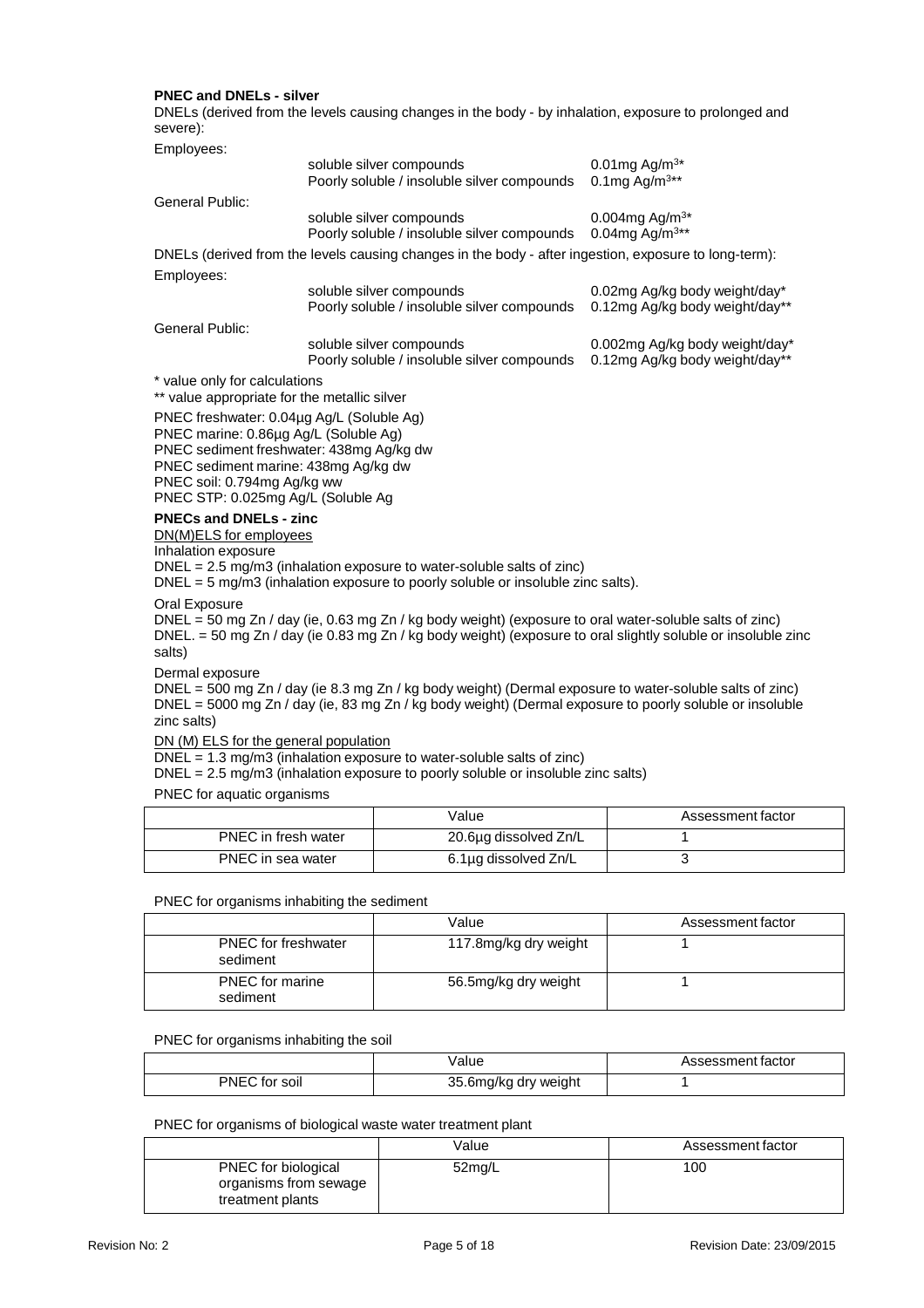## **8.2 Exposure controls**

The need for personal protective equipment should be based on a workplace risk assessment for the particular use.

## **8.2.1 Organisational measures**

No special measures required. However, if use or processes produce dust or fume, then local exhaust ventilation may be required.

### **8.2.2 Personal Protection Equipment**

PPE should be to European (EN) standards.

## **Respiratoryprotection**

Wear suitable respiratory protective equipment if exposure to dust or fume is likely.

## **Hand protection**

Protective gloves. Material of gloves: neoprene or leather. Insulating gloves should be worn when handling molten or hot metal. Consult manufacturers concerning breakthrough times.

### **Eye protection**

A face shield, safety goggles or safety glasses should be worn when handling molten metal.

### **Skin and body Protection**

Wear protective work clothing. For processing involving hot or molten metal, use heat-resistant safety clothing.

### **Hygiene measures**

Wash hands after handling product.

## **SECTION 9: Physical and Chemical Properties**

## **9.1 Information on basic physical and chemical properties**

| None<br>Not applicable<br>Not applicable<br>217°C to 310°C, depending on grade.<br>>600°C Flashpoint:<br>Not applicable<br>Not applicable<br>Not flammable<br>Upper/lower flammability limits:<br>Not applicable<br>Not applicable<br>Not applicable<br>7.2g/mL to 7.5g/mL, depending on grade.<br>Tin - insoluble $(<0.1$ g/L)<br>Antimony - 18.2 mg/L at T° 20°C (ISO 6341 medium - loading 2 g Sb/L-pH 4.6)<br>Copper - insoluble, needs to be transformed into a copper compound to become<br>soluble<br>Silver - 0.03 mg / L<br>Solubility in other solvents:<br>Not applicable<br>Not applicable<br>Decomposition temperature:<br>Not applicable<br>Not applicable | Appearance:                               |               | Grey or silvery metallic solid |
|--------------------------------------------------------------------------------------------------------------------------------------------------------------------------------------------------------------------------------------------------------------------------------------------------------------------------------------------------------------------------------------------------------------------------------------------------------------------------------------------------------------------------------------------------------------------------------------------------------------------------------------------------------------------------|-------------------------------------------|---------------|--------------------------------|
|                                                                                                                                                                                                                                                                                                                                                                                                                                                                                                                                                                                                                                                                          | Odour:                                    |               |                                |
|                                                                                                                                                                                                                                                                                                                                                                                                                                                                                                                                                                                                                                                                          | Odour threshold:                          |               |                                |
|                                                                                                                                                                                                                                                                                                                                                                                                                                                                                                                                                                                                                                                                          | pH:                                       |               |                                |
|                                                                                                                                                                                                                                                                                                                                                                                                                                                                                                                                                                                                                                                                          | Melting point:                            |               |                                |
|                                                                                                                                                                                                                                                                                                                                                                                                                                                                                                                                                                                                                                                                          | Boiling point:                            |               |                                |
|                                                                                                                                                                                                                                                                                                                                                                                                                                                                                                                                                                                                                                                                          |                                           |               |                                |
|                                                                                                                                                                                                                                                                                                                                                                                                                                                                                                                                                                                                                                                                          | Evaporation rate:                         |               |                                |
|                                                                                                                                                                                                                                                                                                                                                                                                                                                                                                                                                                                                                                                                          | Flammability:                             |               |                                |
|                                                                                                                                                                                                                                                                                                                                                                                                                                                                                                                                                                                                                                                                          |                                           |               |                                |
|                                                                                                                                                                                                                                                                                                                                                                                                                                                                                                                                                                                                                                                                          | Vapour pressure:                          |               |                                |
|                                                                                                                                                                                                                                                                                                                                                                                                                                                                                                                                                                                                                                                                          | Vapour density:                           |               |                                |
|                                                                                                                                                                                                                                                                                                                                                                                                                                                                                                                                                                                                                                                                          | Relative density:                         |               |                                |
|                                                                                                                                                                                                                                                                                                                                                                                                                                                                                                                                                                                                                                                                          | Solubility in water:                      |               |                                |
|                                                                                                                                                                                                                                                                                                                                                                                                                                                                                                                                                                                                                                                                          |                                           |               |                                |
|                                                                                                                                                                                                                                                                                                                                                                                                                                                                                                                                                                                                                                                                          |                                           |               |                                |
|                                                                                                                                                                                                                                                                                                                                                                                                                                                                                                                                                                                                                                                                          |                                           |               |                                |
|                                                                                                                                                                                                                                                                                                                                                                                                                                                                                                                                                                                                                                                                          |                                           |               |                                |
|                                                                                                                                                                                                                                                                                                                                                                                                                                                                                                                                                                                                                                                                          | Partition coefficient (log Kow):          |               |                                |
|                                                                                                                                                                                                                                                                                                                                                                                                                                                                                                                                                                                                                                                                          | Autoignition temperature: Not below 400°C |               |                                |
|                                                                                                                                                                                                                                                                                                                                                                                                                                                                                                                                                                                                                                                                          |                                           |               |                                |
|                                                                                                                                                                                                                                                                                                                                                                                                                                                                                                                                                                                                                                                                          | Viscosity:                                |               |                                |
|                                                                                                                                                                                                                                                                                                                                                                                                                                                                                                                                                                                                                                                                          | Explosive properties:                     | Not explosive |                                |
| Not oxidising                                                                                                                                                                                                                                                                                                                                                                                                                                                                                                                                                                                                                                                            | Oxidising properties:                     |               |                                |

## **9.2 Other information**

Prolonged storage at low temperatures may cause a change in the allotrope of tin, which affects the physical properties of the substance.

## **SECTION 10: Stability and Reactivity**

## **10.1 Reactivity**

Stable under recommended storage and handling conditions.

#### **10.2 Chemical stability**

Stable under recommended storage and handling conditions.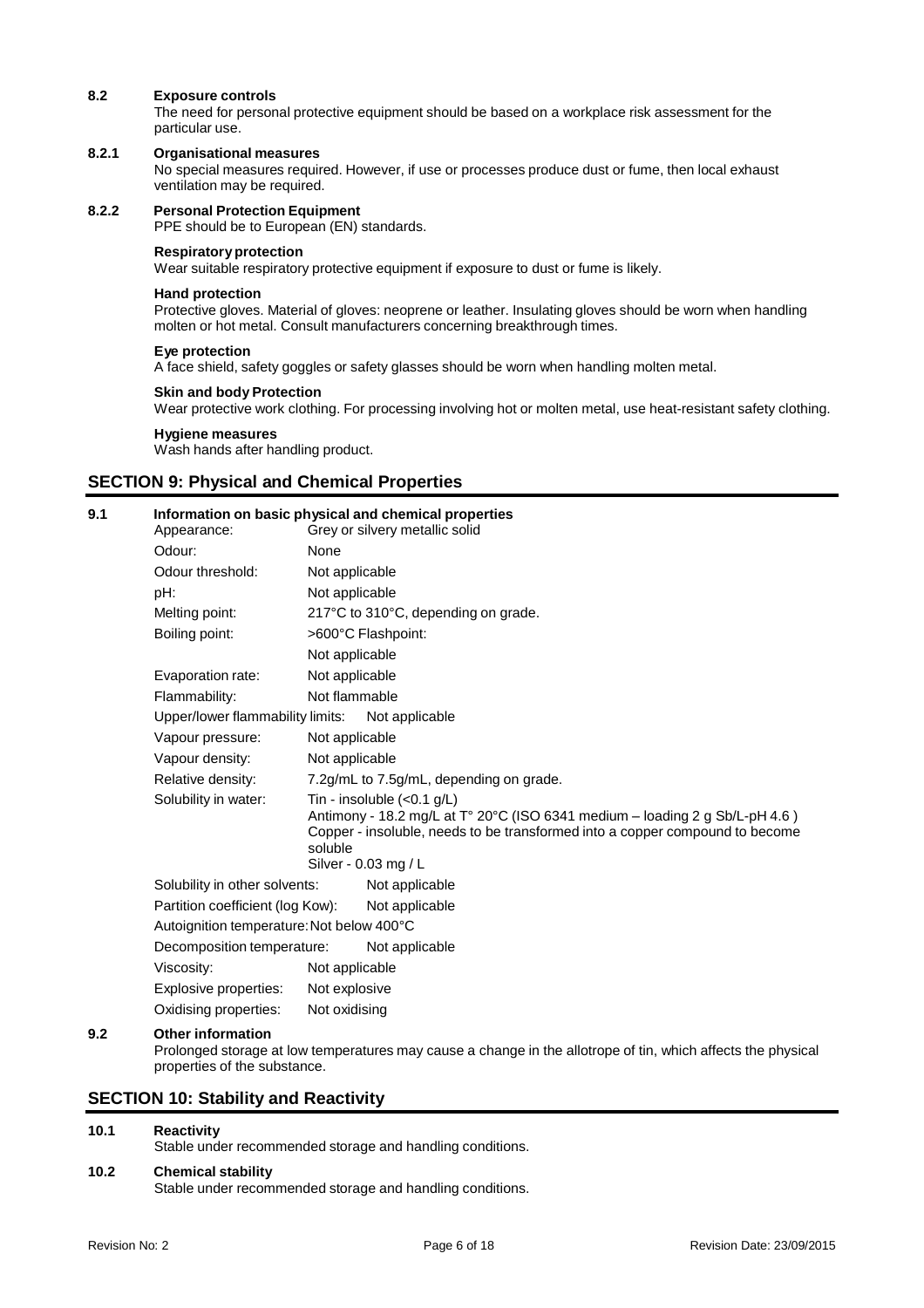## **10.3 Possibility of hazardous reactions**

No hazardous reactions are expected under normal conditions of use.

Combustion or hot processes can result in the formation of dross or ashes containing antimony trioxide. Inhalation of these should be avoided.

## **10.4 Conditions to avoid**

Avoid dust formation. See section 7.2 Conditions for safe storage.

## **10.5 Incompatible materials** Acids, alkalis, strong oxidizing agents, chlorine. Tin reacts strongly with cupric nitrate and with fused ammonium nitrate below 200°C. Reactions with acids or bases can liberate hydrogen, which is extremely flammable.

## **10.6 Hazardous decomposition products**

No decomposition if used as directed.

## **SECTION 11: Toxicological Information**

## **11.1 Information on toxicological effects**

For antimony, the application of read-across from diantimony trioxide (CAS#1309-64-4: "ATO") to antimony metal has been verified based on the relative bioaccessibility of antimony ions specific to each endpoint and route of exposure. This read-across approach is applied to the following endpoints:

- o Adsorption/desorption
	- o Acute toxicity
	- o Irritation (skin, eye, respiratory tract)
	- **Corrosivity**
	- o Sensitisation
	- o Repeated dose toxicity (oral, inhalation, dermal, other routes)
	- o Mutagenicity
	- o Carcinogenicity (oral, inhalation, dermal, other routes)
	- Toxicity for reproduction

For copper, most of the available hazard data are related to exposure of soluble copper compounds (e.g. copper sulphate) and fine copper flakes, coated with zinc stearates (particle size around 5µm). For the hazard profile of copper in massive forms, information on solubility, bioaccessibility and bioavailability is combined with the hazard profile of soluble copper compounds in a read-across approach to assess its potential hazards.

## **Absorption Antimony**

Oral = 1% (ECB, 2008) Dermal = 0.26% (negligible) (ECB, 2008) inhalation =  $6.82$  % (ECB, 2008)

The absorption data are based on read-across from diantimony trioxide (CAS# 1309-64-4).

### **Copper**

Copper is an essential element and therefore the concentration of copper in the body is strictly and efficiently regulated by homeostatic mechanisms. The major control mechanism is gastrointestinal absorption and biliary excretion into faeces. Liver has an important role in the maintenance of the copper homeostasis. The failure to maintain homeostasis may lead to adverse effects resulting either from deficiency or excess.

INHALATION: Copper massive and its marketed downstream use products have a  $d_{50}$  particle size >10 µm and therefore do not meet the criteria for acute inhalation classification. In specific cases (e.g. during production), dusts, mists and fumes may be produced. The absorption of the respirable fraction (fumes) is considered to be complete (100%). Absorption of the "inhalable" fraction depends on the particle size and the Multiple Path Model of Particle Deposition (MPPD)) can be used to quantify the particle dependent absorption.

ORAL: The solubility of copper massive forms in gastric fluid is low. Invitro bio-accessibility of soluble copper compounds, copper powders and copper massive forms (various sizes) in gastric fluid (in accordance with ASTM D5517-07), demonstrated that, for massive forms, the release of copper ions in gastric fluids was only <0.1% of its total potential release (Rodriguez et al., 2010).

Following administration of soluble copper compounds, a dose dependent adsorption of copper ions has been drawn from true pooled fitted data (exposure-specific absorption). The essential nutritive value of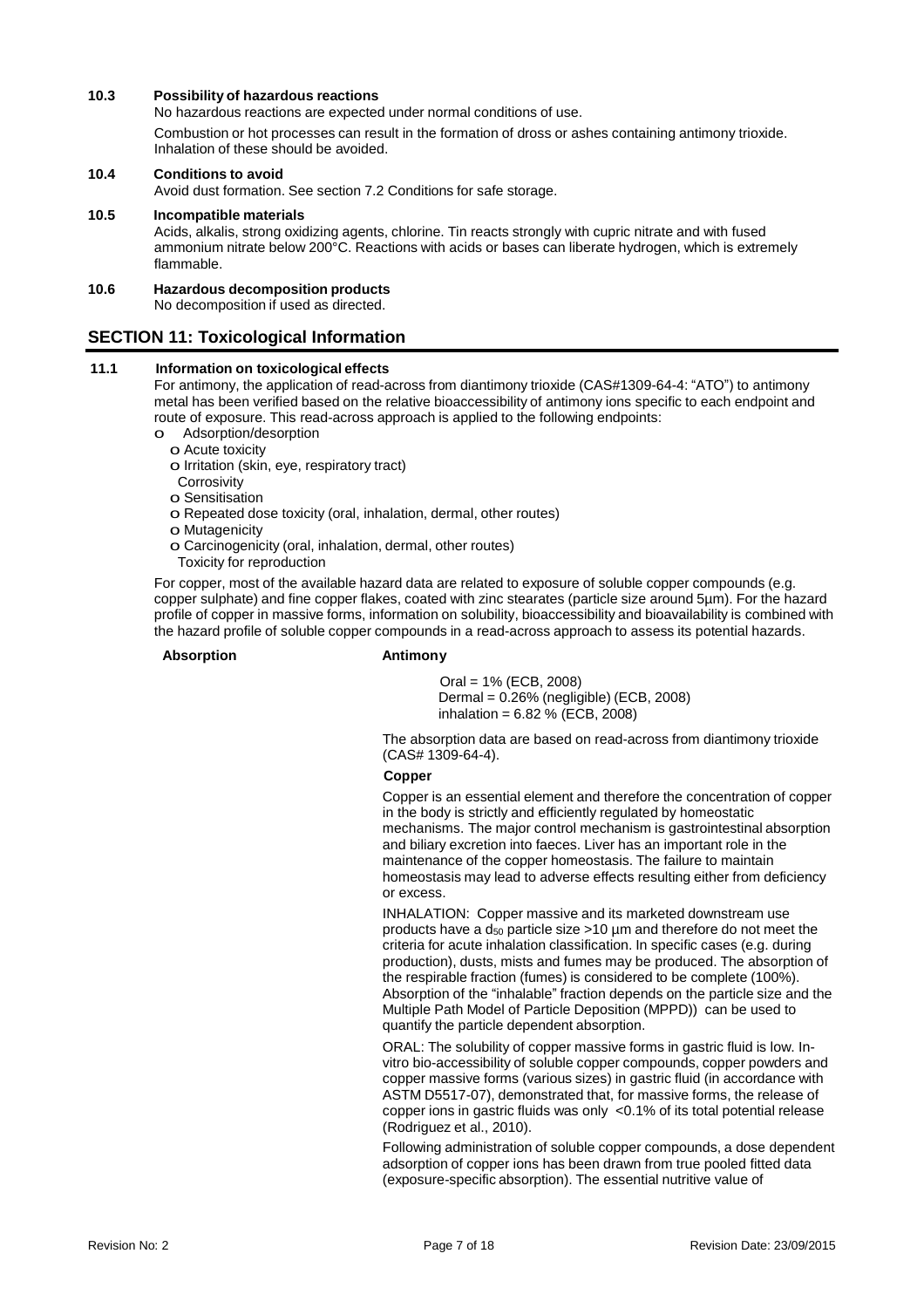copper-ions drives this homeostasis with a copper absorption ranging between 20% (high copper intake - near toxicity) and 80% (low copper intake - near deficiency) for soluble copper compounds. Considering the most reliable human data currently available (Turnlund et al,1989; 1998; 2005 and Harvey et al, 2003; 2005), for a given soluble copper dose in the Gastro Intestinal Tract, oral absorption of copper in humans can be calculated based on the mean result for two functions:

Equation 1 - oral absorption% =  $-15.0 \ln(x) + 63.2$ Equation 2 -  $\,$  oral absorption% =72.9  $e^{-0.1167x}$ 

x= copper intake (mg/day)

DERMAL: A dermal absorption of 0.3% for soluble and insoluble copper substances in solution or suspension is observed from in- vitro percutaneous tests on human skin (Roper 2003; Cage 2003). For the dry exposure scenarios applicable to copper powders, the dermal absorption value of 0.03% applies.

## **Tin**

Acute toxicity oral  $LC_{50}$ : >2000mg/kg (rat) – OECD 423. Acute toxicity inhalation LC<sub>50</sub>: >5mg/L (rat) – OECD 403. Acute toxicity dermal LC<sub>50</sub>: >2000mg/kg (rat) – OECD 402.

#### **Antimony**

Based on available data, the classification criteria for acute toxicity are not met for antimony trioxide. Based on read-across from ATO, antimony does not require a classification for acute toxicity.

Oral LD<sup>50</sup> rat > 20,000 mg/kg bw (Fleming, 1938; Gross et al, 1955; Myers et al, 1978) Dermal LD<sub>50</sub> rabbit > 8,300 mg/kg bw (Gross et al, 1955) Inhalation  $LC_{50}$  rat > 5.2 mg/m<sup>3</sup> (Leuschner, 2006)

#### **Copper**

ORAL: At high levels, solubilised copper-ions may induce gastro-Intestinal effects. Acute oral effects, assessed from animal studies using CuO (Sanders, 2002a), copper sulphate (Lheritier, 1994) and coated copper flakes (Sanders, 2001a) are available. Comparison of the toxicity profiles demonstrates the importance of solubility/bio-accessibility for read-across of toxicity data among copper-bearing substances. The available animal data combined with in-vitro bio-accessibility data permitted the assessment of the acute toxicity of copper in powder and massive form.

The assessment concluded that, according to the Regulations (EC) No 1272/2008 and 67/548/EEC, copper sulphate and coated copper flakes meet the criteria as acute harmful by oral intake  $(LD<sub>50</sub>$  rats>300 mg/kg body weight). The assessment further concluded that, according to Regulations (EC) No 1272/2008 and 67/548/EEC, copper (massive and powder forms) and CuO do not meet the criteria for classification after oral intake (LD<sub>50</sub>>2000 mg/kg body weight).

Acute gastrointestinal effects associated with copper sulphate additions to drinking water were investigated in humans (Araya et al, 2001 and 2003) and a NOAEL of 4mg Cu/L was derived. At higher doses (6 to 8 mg Cu as CuSO4/L, administered as a bolus on an empty stomach) nausea was the most frequently reported symptom (10% at 6 mg/L and 18% at 8 mg/L) and generally occurred within 15 minutes of administration. Other gastrointestinal symptoms (vomiting, diarrhoea and abdominal pain) were reported less frequently and abdominal pain showed no relationship to concentration.

Acute toxicity inhalation: copper massive has a particle size >10 µm and down-stream uses do not lead to particles with  $d_{50}$  <10 $\mu$ m. Therefore, according to Regulations (EC) No 1272 and 67/548/EEC, these do not meet the criteria for classification as harmful by inhalation.

INHALATION: Available acute inhalation toxicity data on coated copper flakes (Wesson, 2001) and copper oxychloride (Wesson, 2003) demonstrate that these soluble materials need to be classified as "harmful by inhalation" (LD $_{50}$  rats 1-5 g/m3 air). The inhalation toxicity was characterized by local damage at the site of predominant deposition of particles (effect on respiratory tract and in lungs).

Copper massive has a particle size >10 µm and down-stream uses do not lead to particles with  $d_{50}$  < 10 $\mu$ m. Therefore, according to Regulations

#### **Acute toxicity**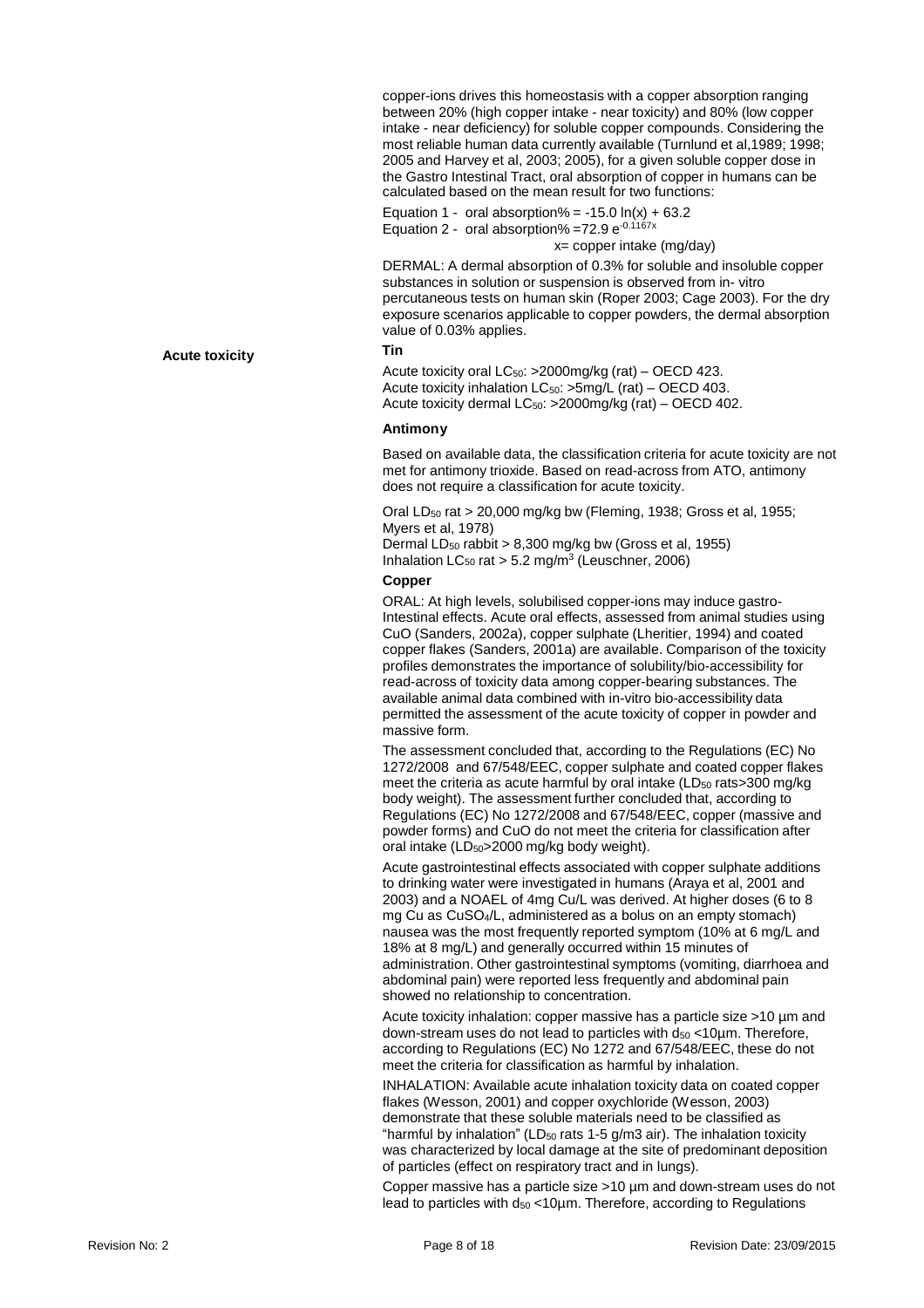(EC) No 1272 and 67/548/EEC, these do not meet the criteria for classification as harmful by inhalation.

DERMAL: Consideration of available acute dermal toxicity data on copper (coated copper flakes (Sanders, 2001b)) and copper compounds (copper sulphate (Lheritier, 1993) and copper oxide (Sanders, 2002b)) (LD50>2000 mg/kg body weight) against EU classification criteria, according to Regulations (EC) No 1272/2008 and 67/548/EEC, leads to the conclusion that copper nor any of the tested copper compounds require classification for acute lethal effects after dermal exposure.

The classification criteria, for very fine and soluble "copper" bearing substances, according to the regulations (EC) No 1272/2008 and 67/548/EEC on acute toxicity, lead to a classification as "harmful if swallowed and if inhaled".

The classification criteria, for copper in massive form and copper powder, according to Regulations (EC) No 1272/2008 and 67/548/EEC on acute toxicity, are therefore not met.

## **Silver**

Toxic concentrations and doses:

LD<sub>50</sub> (rat): > 2 000 mg / kg body weight (silver); LD<sub>50</sub> (rat, oral): 3702 mg / kg body weight (Ag<sub>2</sub>O); LC<sub>50</sub> (rat, inhalation): no data; LD<sup>50</sup> (rat skin): no data.

## **Zinc**

Ingestion:

Harmful. May cause gastrointestinal tract irritation with nausea, vomiting, diarrhea, loss of appetite, abdominal pain, fever and chills. May affect central and autonomic nervous system, with ataxia, drowsiness impaired motor coordination, dizziness, irritation, aching muscles. Can cause changes in the blood.

#### Inhalation:

Exposure to zinc dust or fumes may cause respiratory irritation. Exposure to inhalation of zinc fumes may cause the so-called foundry fever with a sweet taste in the mouth, fever chills, headache, weakness, excessive sweating, strong thirst, leg pain, and chest, breathing problems and vomiting.

#### **Skin corrosion/irritation Tin**

Not irritating (rabbit) – OECD 404.

## **Antimony**

Based on available data, the classification criteria as skin irritant are not met for antimony trioxide. Antimony trioxide is not a corrosive agent.

Based on read-across from ATO, antimony is not a skin irritant.

Based on read-across from ATO, antimony is not corrosive to skin.

#### **Copper**

Animal data (coated copper flakes (Sanders, 2001c) and CuO (Sanders, 2002c)) have demonstrated that, according to Regulation (EC) No 1272 and Directive 67/548/EEC, "copper" is not a skin irritant.

## **Silver**

Direct contact may cause mild local skin irritation.

## **Zinc**

The substance is not classified as hazardous in this class.

May cause skin irritation. After prolonged exposure, may cause dermatitis.

#### **Serious eye damage/irritation Tin**

Not irritating (rabbit) – OECD 405.

#### **Antimony**

Based on available data, the classification criteria for eye irritation are not met for antimony trioxide (Leuschner, 2005). Based on read-across from ATO, antimony is not irritating to eyes.

## **Copper**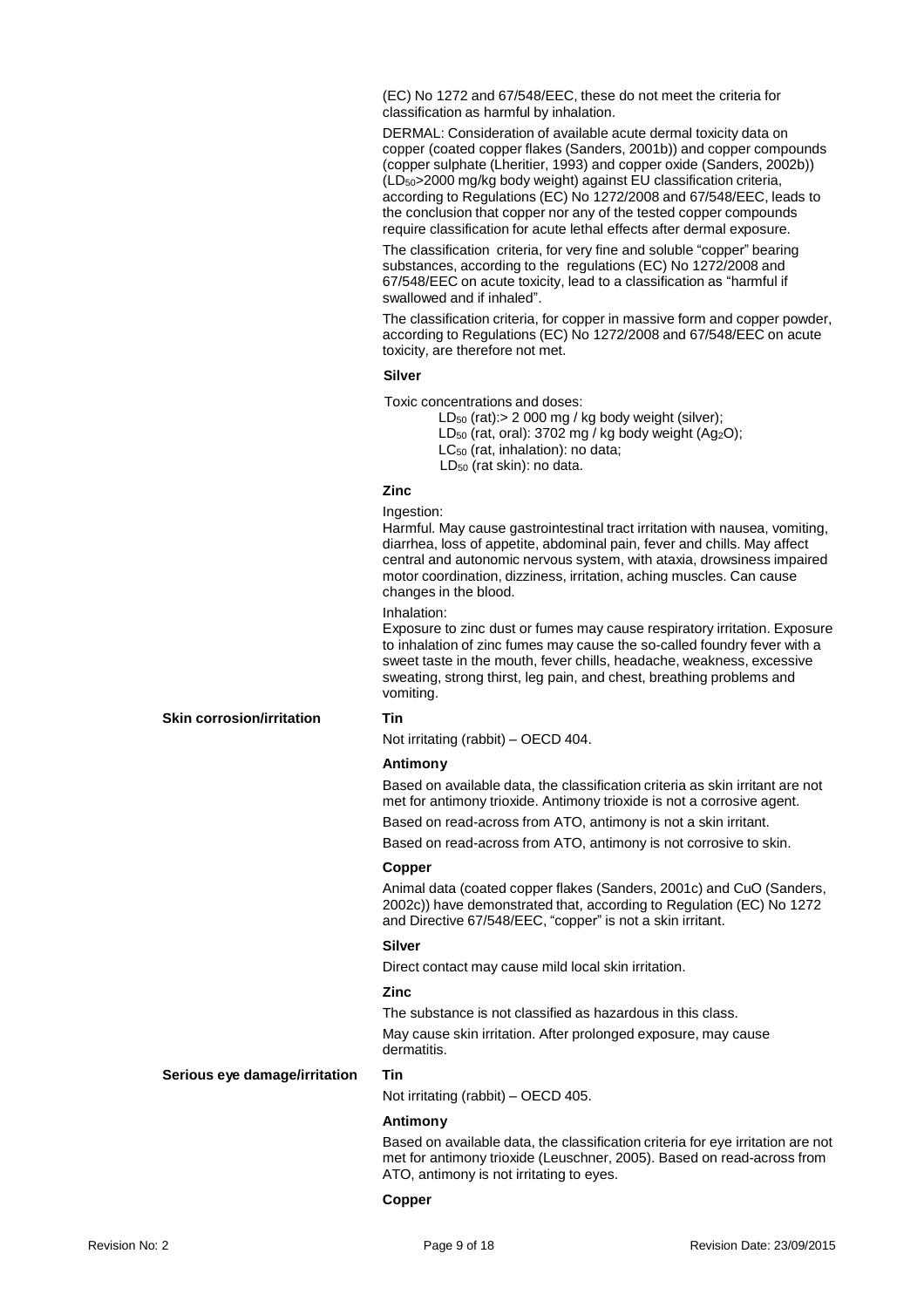Animal studies with coated copper flakes (Sanders 2001d) and CuO (Sanders, 2002d) induced slight reversible eye irritation effects. Following the criteria, according to the Regulations (EC) No 1272 and 67/548/EEC, the coated copper flakes and CuO are not considered as an eye irritant.

#### **Silver**

Direct contact may cause mild local eye irritation.

## **Zinc**

May cause irritation on exposure to fumes and dust.

**Sensitisation** There is no evidence that tin, antimony or zinc cause respiratory or skin sensitisation.

#### **Copper**

Animal data (coated copper flakes (Sanders 2001e) and CuO (Sanders 2002e)) have demonstrated that, according to Regulations (EC) No 1272/2008 and 67/548/EEC, "copper" is not a skin sensitizer.

#### **Silver**

There have been a few cases of allergic skin inflammation on contact with powdered silver, silver solutions or dental amalgams.

## **Carcinogenicity Tin**

Not carcoinogenic. Both the Ames test and in vitro chromosome aberration test (CHO cells) are negative.

#### **Antimony**

Based on available data, the classification criteria according to regulation (EC) 1272/2008 as carcinogen are not met for antimony metal.

However, as a consequence of the read across from ATO to antimony metal, antimony metal powder (and only the powder as ATO is an inhalation carcinogen) requires the same inhalation carcinogenicity classification (inhalation carcinogen cat 2).

NOAEC: 0.51 mg/m<sup>3</sup> / Target organ: respiratory: lung.

#### **Copper**

All available studies on the carcinogenicity of copper are public domain studies but study qualities are limited due to shorter exposure periods (<2 years) and small group sizes (Carlton et al., 1973; Burki and Okita, 1969 and Harrison et al., 1954). However, using these studies in a weight of evidence approach, it was concluded that copper compounds do not raise concerns with respect to carcinogenic activity.

#### **Zinc**

The substance is not classified as hazardous in this class.

Ames test: Not mutagenic – OECD 471. In vitro mammalian cytogenicity: Not mutagenic – OECD 473. In vitro gene mutation in mammalian cells: Not mutagenic – OECD 476.

## **Antimony**

ATO does not cause systemic mutagenicity in vivo after oral administration. Negative in vivo results on chromosome aberrations and micronuclei were obtained in two different species via oral application – mouse (Elliot et al., 1998) and rat (Whitwell, 2006), (Kirkland et al., 2007). An in vivo UDS assay in rats was also negative (Elliot et al., 1998). Based on available data, the classification criteria according to regulation (EC) 1272/2008 as germ cell mutagen are not met.

Based on read-across from ATO, antimony is not expected to be a germ cell mutagen.

## **Copper**

Public domain data indicate that copper sulphate is negative in vitro in bacterial cell reverse mutation assays, and in several other bacterial cell assays up to and including cytotoxic doses (1000-~3000 µg/plate). Similar negative findings have also been reported for copper chloride. Results from in vitro mammalian cell tests show that copper sulphate is

**Mutagenicity Tin**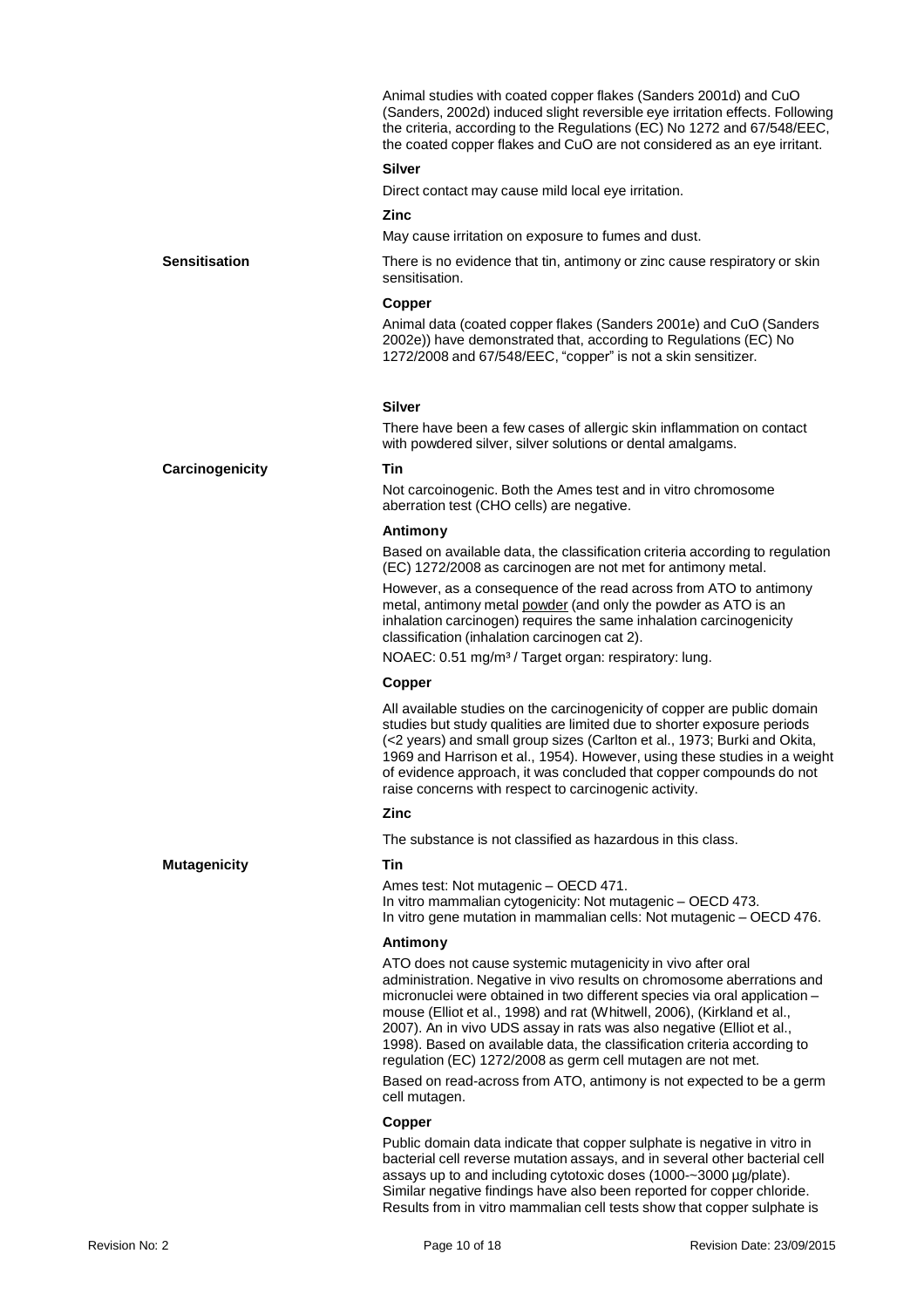genotoxic only at high, cytotoxic concentrations (up to 250 mg/L). Two in vivo genotoxicity studies performed on a soluble copper compound (copper sulphate), in accordance to respectively OECD 486 and EU B.12 were negative (Ward, 1994 and Riley, 1994).

The classification criteria for copper in massive form and copper powder, according to Regulation (EC) No 1272/2008 and Directive 67/548/EEC on germ cell mutagen are therefore not met.

## **Zinc**

The substance is not classified as hazardous in this class.

#### **Toxicity for reproduction Tin**

For tin, both the Ames test and in vitro chromosome aberration test (CHO cells) are negative.

## **Antimony**

Based on the available long-term toxicity studies in rodents (Omura et al, 2002) and the relevant information on the toxicokinetic behaviour in rats, it is concluded that the classification criteria for reproductive toxicity are not met because of the lack of absorption and systemic distribution, and a correspondingly negligible exposure of reproductive organs in male and female mammalian species to ATO.

For the reasons presented above, no classification for reproductive toxicity is required.

The reference Schroeder R.E. (2003) was identified as key study for developmental toxicity and will be used for classification and labelling. This study suggests that the NOAEC for developmental toxicity is >6.3 mg ATO/m³. Thus, based on available data, the classification criteria as developmental toxicant according to regulation (EC) 1272/2008 are not met for ATO. Based on read-across from ATO, antimony is not expected to be toxic for reproduction.

#### **Copper**

A high quality study (Mylchreest, 2005) indicates that the NOAEL for reproductive toxicity of a soluble copper compound (copper sulphate pent hydrate) in rats is > 1500 mg/kg food or >24 mg Cu/kg bw/d, the highest dose tested. At the highest dose, slight non-reproductive toxicity effects (transient effect on spleen weight) were observed.

The classification criteria for copper in massive form and copper powder, according to Regulation (EC) No 1272/2008 and Directive 67/548/EEC on reproductive toxicity are therefore not met.

## **Zinc**

The substance is not classified as hazardous in this class.

No effects.

## **Antimony**

Based on available data, the classification criteria as STOT-single exposure, oral and inhalation are not met for antimony trioxide since no reversible or irreversible adverse health effects were observed immediately or delayed after exposure. Based on read-across from ATO, antimony does not require classification as STOT-single exposure, oral and inhalation

#### **Copper**

The effects following acute toxicity (oral and inhalation – see above) have been used for the classification as harmful. The local oral and inhalation effects resulted in mortality.

The classification criteria, for copper in massive form and copper powder, according to Regulations (EC) No 1272/2008 and 67/548/EEC on STOT-SE are not met.

#### **Silver**

Inhalation of silver smoke and dust may irritate mucous membranes and upper respiratory tract. Exposure to high concentration of smoke/dust may damage the lungs and cause pneumothorax.

**STOT-single exposure Tin**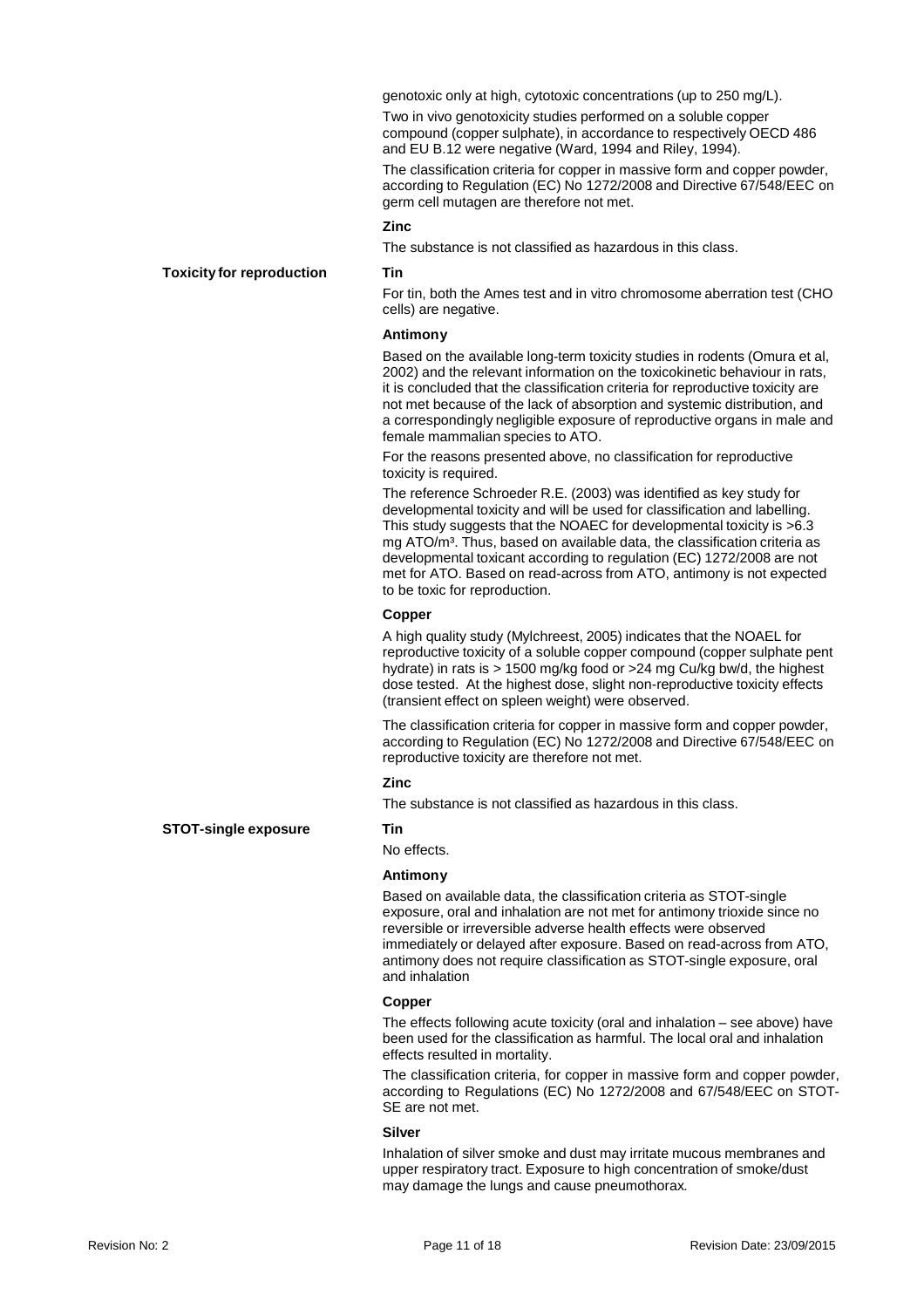**STOT-repeated exposure Tin**

Ingesting silver compounds may irritate the stomach.

Repeated dose toxicity (oral gavage) NOEL >1000 mg/kg/day (rat). 28 day subacute study – OECD 407.

## **Antimony**

NOAECinhalation =  $0.51 \text{ mg/m}^3$  (Newton et al, 1994)

NOAELoral = 1686 mg/kg/d (Hext et al, 1999)

The NOAEC was determined in a study with a high background incidence of lung inflammation in controls, therefore there is considerable uncertainty regarding the reliability of this numerical value. The NOAEC is based on impaired lung clearance that was observed at 4.50 mg/m<sup>3</sup>.

Based on available data, the classification criteria as STOT-repeated exposure, oral are not met for antimony trioxide since no reversible or irreversible adverse health effects were observed immediately or delayed after exposure (NOAEL is above the guidance value). Based on readacross from ATO, antimony does not require classification as STOTrepeated exposure, oral.

Based on available data, the classification criteria as STOT-repeated exposure, inhalation are not met for antimony trioxide since there is an absence of consistent identifiable toxic effects other than the non-specific PSP overload, which is an adaptive response not triggering a STOT classification. Based on read-across from ATO, antimony does not require classification as STOT-repeated exposure, inhalation

## **Copper**

NOAELoral rat = 16mg Cu /kg body weight/day (Hebert C.D., 1993). Following repeated administration of CuSO<sup>4</sup> in the feed for 13 weeks produced effects in the forestomach, liver and kidney. Inflammation of the liver occurred in male and female animals at 260 mg CuSO4/kgBW/day and above. The incidence and severity of the effects were dosedependent. This study was used in the subsequent calculation of an oral and systemic DNEL (including a Safety factor of 100 and an oral absorption of 25%) of 0.041mg Cu/kg body weight/day.

The classification criteria, for copper in massive form and copper powder, according to Regulations (EC) No 1272/2008 on Specific Target Organ Toxicity are therefore not met.

## **Silver**

Prolonged exposure to silver smoke/dust may cause blue or grey discolouration on eyes, nose, lips, throat and skin. This occurs over time and it may take several years before such discolouration occurs. It is irreversible.

**Aspiration hazard** The product is a solid and aspiration hazards are not expected to occur.

## **SECTION 12: Ecological Information**

For copper, most of the available hazard data are related to exposure of soluble copper compounds (e.g. copper sulphate). For the hazard profile of copper massive forms (assessed from a sphere of 1mm diameter), information on solubility and bioavailability are combined with the hazard profile of soluble copper compounds in a read-across approach to assess its potential hazards.

## **12.1 Toxicity**

12.1.1 Tin

Short term toxicity to fish 96 h LC<sub>50</sub>: >12.4µg/L (NOEC 12.4µg/L) Pimephales promelas (total tin from aged solutions of tin) – OECD 203.

Long term toxicity to aquatic invertebrates 7 days: LC<sub>50</sub> (mortality) >3200µg/L, EC<sub>50</sub> (reproduction) 1303µg/L (total tin from aged tin solutions) – Daphnia magna – EPA 1002.0.

Toxicity to algae EC<sub>50</sub> (72 h): >19.2µg/L (total tin from aged tin solutions) - Pseudokirchnerella subcapitata – OECD 201.

### 12.1.2 Antimony

Antimony metal and antimony containing compounds will dissolve and generate antimony ions (Vangheluwe et al., 2001). The environmental section will therefore discuss the fate of antimony in general.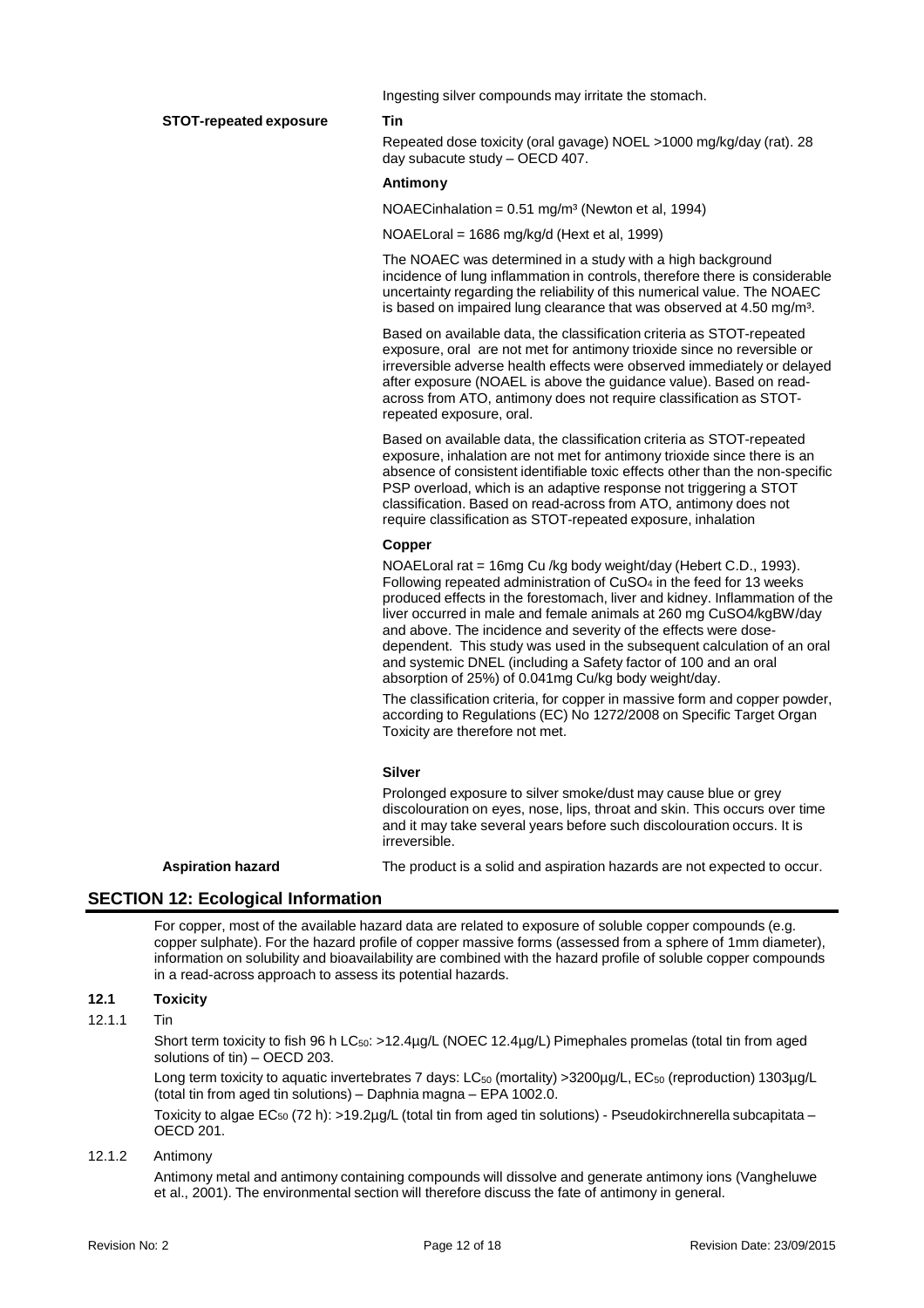| Acute aquatic toxicity test results:                                                                                                        |                                      |                                              |  |  |
|---------------------------------------------------------------------------------------------------------------------------------------------|--------------------------------------|----------------------------------------------|--|--|
| Marine fish [Pagrus major]                                                                                                                  | 96 h LC <sub>50</sub>                | 6.9 mg Sb/L (Takayanagi, 2001)               |  |  |
| Freshwater fish [Pimephales<br>promelas]                                                                                                    | 96 h LC <sub>50</sub>                | 14.4 mg Sb/L (Brooke et al, 1986)            |  |  |
| Invertebrates [Chlorohydra<br>viridissimal                                                                                                  | 96 h LC <sub>50</sub>                | 1.77 mg Sb/L (TAI, 1990)                     |  |  |
| Algae [Pseudokirchneriella<br>subcapitata]                                                                                                  | 72 h ErC <sub>50</sub> (growth rate) | > 36.6 mg Sb/L (Heijerick et al, 2004)       |  |  |
| Plants [Lemna minor]                                                                                                                        | 4 d EC <sub>50</sub>                 | > 25.5 mg Sb/L (Brooke et al, 1986)          |  |  |
| <b>Chronic aquatic toxicity test results:</b>                                                                                               |                                      |                                              |  |  |
| Fish [Pimephales promelas]                                                                                                                  | 28 d NOEC/LOEC (growth;<br>length)   | 1.13/2.31 mg Sb/L (Kimball, 1978)            |  |  |
| Invertebrates [Daphnia magna]                                                                                                               | 21 d NOEC/LOEC<br>(reproduction)     | 1.74/3.13 mg Sb/L (Heijerick et al,<br>2003) |  |  |
| Algae [Pseudokirchneriella<br>subcapitata]                                                                                                  | 72 h NOEC/LOEC (growth rate)         | 2.11/4.00 mg Sb/L (Heijerick et al,<br>2004) |  |  |
| <b>Chronic sediment toxicity test results:</b>                                                                                              |                                      |                                              |  |  |
| Midge [Chironomus riparius]                                                                                                                 | 14-d NOEC (growth)                   | 78 mg Sb/kg ww (Heijerick et al, 2005)       |  |  |
| Chronic terrestrial toxicity test results (values were determined in a soil spiked with $Sb_2O_3$ and aged for<br>31 weeks before testing): |                                      |                                              |  |  |
| Soil invertebrates                                                                                                                          | <b>NOEC</b>                          | 999 mg Sb/kg dw (Moser, 2007)                |  |  |
| Plants                                                                                                                                      | <b>NOEC</b>                          | 999 mg Sb/kg dw (Smolders et al.,<br>2007)   |  |  |
| Soil microorganisms                                                                                                                         | <b>NOEC</b>                          | 2930 mg Sb/kg dw (Smolders et al.,<br>2007)  |  |  |
| Toxicity tests for microorganisms (for STP):                                                                                                |                                      |                                              |  |  |
| Aquatic microorganisms                                                                                                                      | <b>NOEC</b>                          | 2.55 mg Sb/L (EPAS, 2005)                    |  |  |
| Inhibition of nitrification                                                                                                                 | <b>NOEC</b>                          | 27 mg Sb/L (EPAS, 2005)                      |  |  |

## 12.1.3 Copper

Environmental bioavailability: In accordance to the CLP guidance (2009), the environmental bio-availability of a copper massive form (1 mm sphere) in freshwater environments was assessed from transformation/dissolution tests (OECD 29). The data demonstrate higher release at lower pH. The data also demonstrate a linear relationship between the releases and the exposed surface area. The non-abrasive release of dissolved copper ions to the aqueous transformation/dissolution medium (7 days, 100 mg/L loading, pH6), was 6.7µg Cu/L corresponding to a surface–specific release of 0.15µg Cu/mm2 (Rodriguez et al., 2007).

Acute aquatic toxicity test results and environmental classification: The acute toxicity of soluble copper ions was assessed from studies on soluble copper compounds. From a literature search 451 high quality L(E)C<sub>50</sub> values were retained. For the algae 66 individual data points were selected for 3 standard species (Pseudokirchnerella subcapitata, Chamydomonas reinhardtii and Chlorella vulgaris). For the invertebrates 123 individual data points were selected for 2 standard species(Ceriodaphnia dubia and Daphnia magna) and for the fish 262 individual data points were selected for 5 standard species (Oncorhynchus mykiss, Pimephales promelas, Lepomis macrochirus, Brachydanio rerio and Cyprinus carpio). The data were treated and summarized in accordance with the CLP guidance (2009) to derive the pH dependent acute reference value. The lowest species-specific geometric mean  $L(E)C_{50}$  reference was obtained for an invertebrate (Ceriodaphnia dubia) at pH 5.5-6.5 with an acute L(E)C<sup>50</sup> of 25.0µg Cu/L (Van Sprang et al., 2010).

To assess the environmental classification of copper in massive form, the copper release from the 7 days transformation/dissolution data of copper in massive forms (6.7µg Cu/L at 100mg/L, pH6) was combined with the acute reference value for the copper ions (25µg Cu/L) (Van Sprang et al., 2010).

The assessment demonstrates that, according to Regulations (EC) No 1272/2008 and 67/548/EEC, copper massive forms do not need to be classified for acute environmental hazards.

In accordance with the EU CLP guidelines (2009), chronic classification applies if the substance is persistent or bio-accumulative. For "copper" it has been be demonstrated that the bio-available copper-ions are rapidly removed from the water column (Rader, 2010) – see also section 12.2. Copper is an essential nutrient, copper concentrations are very strongly regulated and copper is not bio-magnified across the food-web – see also section 12.3. The "bio-accumulation" criteria therefore do not apply the "copper".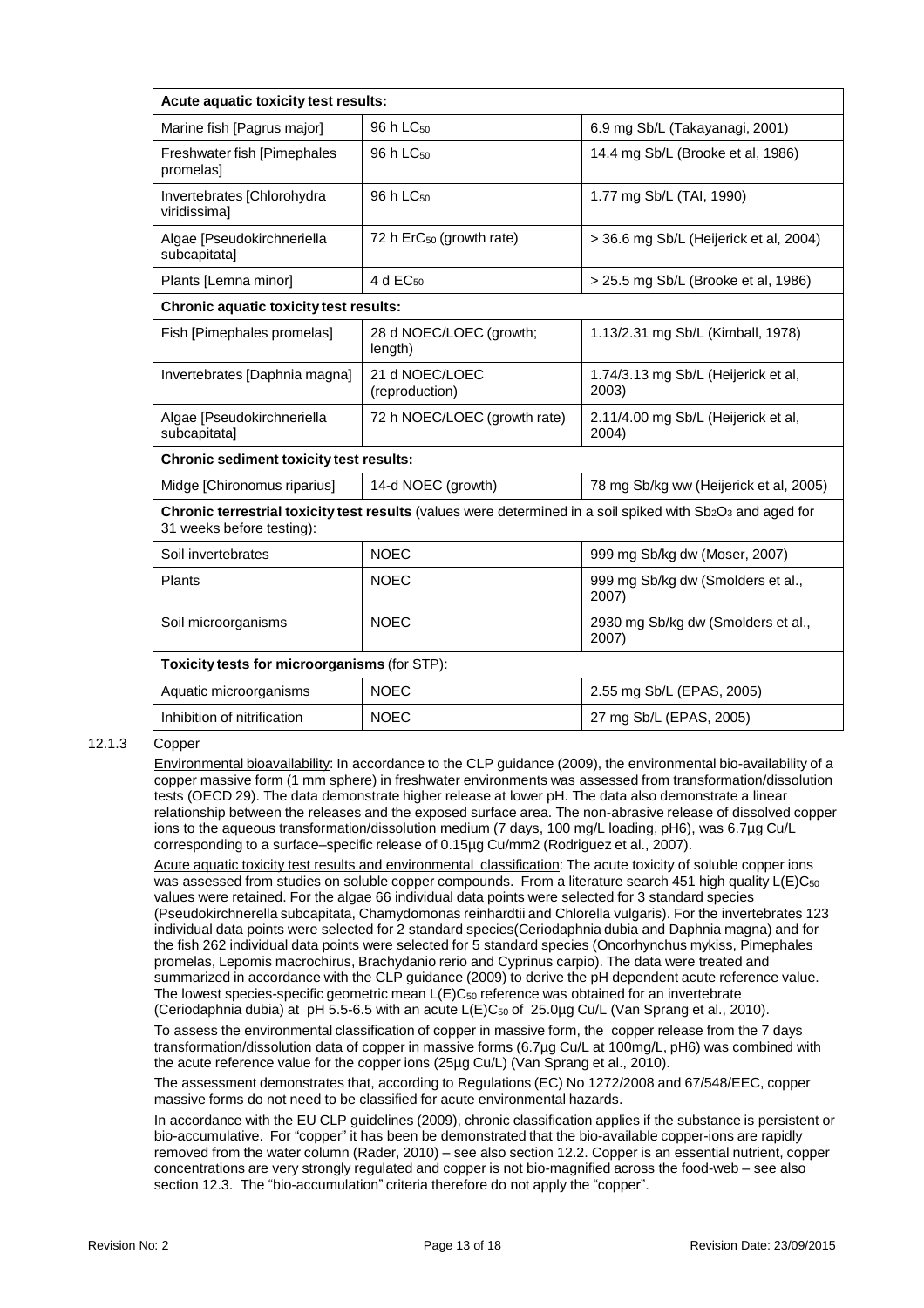Based on the assessment (see section 12.2 and 12.3), according to Regulations (EC) No 1272/2008 and 67/548/EEC, Copper massive does not meet the classification for chronic aquatic toxicity.

Chronic freshwater toxicity test results and PNEC derivation: The chronic toxicity of soluble copper ions was assessed from studies on soluble copper compounds. 139 individual NOEC/EC<sub>10</sub> values resulting in 27 different species-specific soluble Cu-ions NOEC values, covering different trophic levels (fish, invertebrates and algae) were used for the PNEC derivation. The large intra-species variability in the reported single species NOECs was related to the influence of test media characteristics (e.g., pH, dissolved organic carbon (DOC), hardness) on the bioavailability and thus toxicity of copper. Species-specific NOECs were therefore calculated after normalizing the NOECs towards a series of realistic environmental conditions in Europe (typical EU scenarios, with well-defined pH, hardness and DOC). Such normalization was done by using chronic copper bioavailability models (Biotic Ligand Models), developed and validated for three taxonomic groups (fish, invertebrates and algae) and additional demonstration of the applicability of the models to a range of other species. The species-specific BLM-normalized NOECs were used for the derivation of lognormal Species Sensitivity Distributions (SSD) and HC<sub>5</sub> values (the median fifth percentile of the SSD), using statistical extrapolation methods to derive a PNEC. The data allow the derivation of PNECs for the typical EU scenario ranging between 7.8 and 22.1µg dissolved Cu/L. Additional BLM scenario calculations for a wide range of surface waters across Europe further demonstrated that the HC $_5$  of 7.8 µg dissolved Cu/L, is protective for 90% of the EU surface waters and can thus be considered as a reasonable worst case for Europe in a generic context.

Copper threshold values were also derived for three high quality mesocosm studies, representing lentic and lotic systems. The mesocosm studies included the assessment of direct and indirect effects to large variety of taxonomic group and integrate potential effects from uptake from water as well as from food. The results confirm the BLM normalized single species threshold values.

Conclusion: a value of 7.8µg dissolved Cu/L is the default chronic freshwater PNEC, to be used to assess local risks. The assessment can be refined if information on local water chemistry (dissolved organic carbon, pH, calcium, magnesium, sodium and alkalinity) is available.

Chronic marine waters toxicity test results and PNEC derivation: The chronic toxicity of soluble copper ions was assessed from studies on soluble copper compounds. 51 high-quality chronic NOEC/EC<sub>10</sub> values, resulting in 24 different species-specific soluble Cu-ions NOEC values covering different trophic levels (fish, invertebrates, algae), were retained for the PNEC derivation. NOEC values were related to the Dissolved Organic Carbon (DOC) concentrations of the marine test media. Species-specific NOECs were therefore calculated after DOC normalizing of the NOECs. These species-specific NOECs were used for the derivation of species sensitivity distributions (SSD) and HC<sup>5</sup> values, using statistical extrapolation methods. The organic carbon normalisation was carried out at a DOC level typical for coastal areas ( $2mg/L$ ) and resulted in an HC<sub>5</sub> value of 5.2µg Cu/L.

A Copper threshold value was also recently derived from a high quality marine mesocosm study (Foekema et al., 2010). The mesocosm studies included the assessment of direct and indirect effects to large variety of taxonomic group and integrate potential effects from uptake from water as well as from food. The results confirm the DOC normalized single species threshold values.

Conclusion: a value of 5.2µg dissolved Cu/L is the default chronic marine water PNEC, to be used to assess local risks. The assessment can be refined if the dissolved organic carbon concentration of the local environment is available.

Chronic freshwater sediment toxicity test results and PNEC derivation: The sediment PNEC included using a weight of evidence approach considering different sources and tiered approaches of information: (1) sediment ecotoxicity data from spiking sediments with soluble copper compound, (2) pelagic ecotoxicity data in combination with water-sediment partitioning coefficients (Kd values) derived through different approaches and (3) mesocosm/field ecotoxicity.

High-quality chronic benthic NOECs for six benthic species, representing 62 NOEC values were retained for the PNEC derivation. NOEC values were related to sediment characteristics (e.g., Organic Carbon (OC) and Acid Volatile Sulphides (AVS)), influencing the bioavailability and thus toxicity of copper to benthic organisms. The derivation of the freshwater HC<sub>5</sub> sediment for copper was therefore based on the OC-normalized dataset, containing only low-AVS sediments.

An HC-5 of 1741mg Cu/kg OC, corresponding to 87 mg Cu/kg dry weight for a sediment with 5 % O.C. (TGD default value) is used.

Conclusion: a value of 87 mg Cu/kg dry weight is the default chronic freshwater sediment PNEC, to be used to assess local risks. The assessment can be refined if the organic carbon concentration and the Acid Volatile Sulphide concentrations of the local sediment is available.

Chronic terrestrial toxicity test results and PNEC derivation: Chronic terrestrial toxicity is derived from spiking of soils with soluble copper compounds. A high-quality dataset of 252 individual chronic NOEC/EC<sub>10</sub> values from 28 different species and processes representing different trophic levels (i.e., decomposers, primary producers, primary consumers) has been retained for the PNEC derivation. The observed intra-species differences in toxicity data were related to differences in bioavailability: the latter related to differences in soil properties and to differences in ageing and application mode and rate.

The soil property best explaining the variability in toxicity for most of the endpoints was the eCEC (effective Cation Exchange Capacity). To account for the observed difference between lab-spiked soils and fieldcontaminated soils, a conservative leaching-ageing factor of 2 was agreed based on test data from the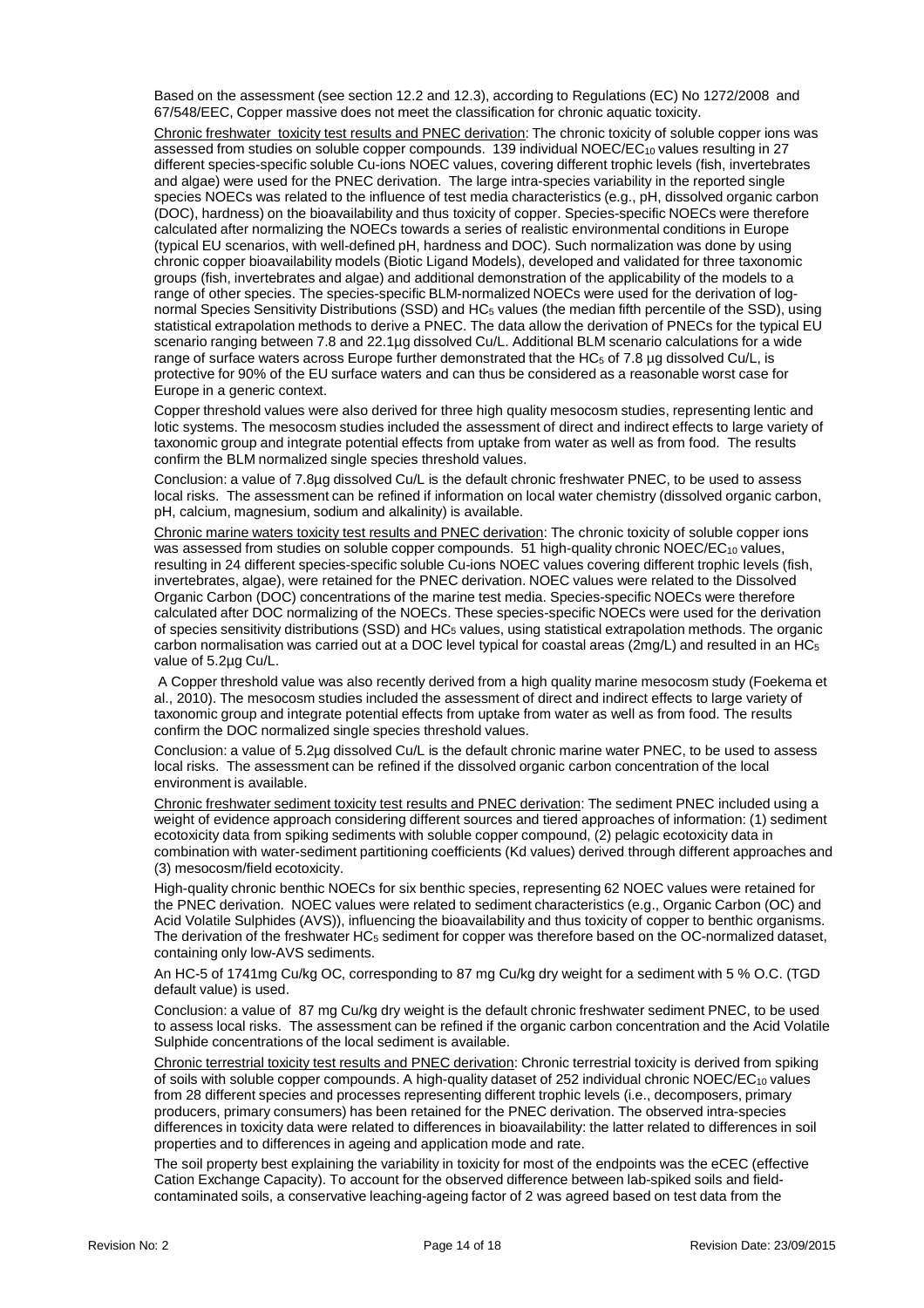mechanistic research on ageing and ionic strength (leaching) effects. For the normalisation of the ecotoxicity data, first the leaching-ageing factor was applied on all added NOEC/EC10 values. These adjusted values, after addition of the respective Cu background concentrations, were subsequently normalised to a wide range of EU soils using the relevant regression (bio)availability models, generating soil-type specific HC<sub>5</sub> values and a derivation of the PNEC. Species Sensitivity Distributions were constructed using the normalised NOEC/EC10 data. HC<sub>5</sub> values from log-normal distributions ranging between 65.5 and 150mg Cu/kg dry weight were obtained (Oorts et al., 2010).

A total of eight single species studies were available in which the toxicity of Cu to micro-organisms, invertebrates and plants in field-contaminated aged soils was investigated for a wide range of European soil types (peaty, sandy, clay). A total of five multi-species studies were available, three of which studied the effects of copper in freshly spiked soils and two in field contaminated aged soils. Invertebrates, plants and micro-organisms were studied. Single-species and multi-species field studies indicate that effects did not occur at an exposure level at the HC<sub>5</sub> value. See Copper Risk assessment Report

Conclusion: a value of 65.5mg Cu/kg dry weight is the default chronic soil PNEC, to be used to assess local risks. The assessment can be refined if the pH and Cation Exchange Capacity of the local soil is available.

## 12.1.4 Silver

Based on available data, the classification criteria regarding toxicity of silver to the environment are not met. Data on acute and chronic toxicity of silver ions in the aquatic environment are available for a wide range of freshwater and saltwater species. In most studies, the toxicity of silver ions as the test material was used very well soluble in water, silver nitrate.

## Fish:

Acute toxicity: LC<sub>50</sub> (96h), Pimephales promelas: 1.2g Ag/L LC<sub>50</sub> (96h), Oncorhynchus mykiss: 1.48mg Ag/L LC<sub>50</sub> (96h), Salmo gairdneri: 6.5g Ag/L (soft water) LC<sup>50</sup> (96h), Salmo gairdneri: 13mg Ag/L (hard water) Chronic toxicity: EC<sup>10</sup> (217d), Salmo trutta: 0.19mg Ag/L EC<sup>10</sup> (217d), Salmo trutta: 1.23mg Ag/ L EC<sup>10</sup> (196d), Oncorhynchus mykiss: 0.17mg Ag/L NOEC (32d), Pimephales promelas: 0.351mg Ag/L (stunting) EC<sub>10</sub> (32d), Pimephales promelas: 0.39mg Ag/L (stunting) EC<sup>10</sup> (32d), Pimephales promelas: 0.44mg Ag/L (mortality) Crustaceans: Acute toxicity: LC<sub>50</sub> (48 h), Daphnia magna: 0.22mg Ag/L LC<sub>50</sub> (48 h), Ceriodaphnia dubia: 0.76mg Ag/L Chronic Toxicity EC<sup>10</sup> (7d), Ceriodaphnia dubia: 2.48mg Ag/L (for reproduction) EC<sup>10</sup> (21d), Daphnia magna: 2.14mg Ag/L (stunting) NOEC (7d), Ceriodaphnia reticulata: 1mg Ag/L (for reproduction) Algae: Acute toxicity:

EC<sub>10</sub> (24h), Chlamydomonas reinhardtii: 0.54mg Ag/L (growth inhibition) EC<sub>10</sub> (24h), Pseudokirchneriella subcapitata: 0.41mg Ag/L (growth inhibition)

#### Chronic Toxicity

NOEC (14 d), Champi parvula: 1.2gAg/L

Predicted concentrations of silver do not cause changes in the environment:

PNEC (surface water): 0.04mg/ L

PNEC (sea water): 0.86mg/L

PNEC (sediment surface): 1.2mg/kg of sludge (dry weight)

PNEC (marine sediments): 1.2mg/kg of sludge (dry weight)

## 12.1.5 Zinc

Acute toxicity to aquatic environment

The effect on freshwater organisms depends on pH:

For water with low pH: 0.413 mg Zn/L (based on the lowest value for Ceriodaphnia dubia); For water and a neutral / high pH: 0.136 mg Zn/L (based on the lowest value for Selenastrum capricornutum). See also Section 8.

Chronic toxicity to aquatic environment

The effect on freshwater organisms depends on pH:

For water at pH 8.0: 19 mg Zn/L (based on data for Pseudokircherniella subcapitata) For water at pH 6.0, 82 mg Zn/L (based on data for Daphnia magna).

## **Persistence and degradability**

12.2.1 Tin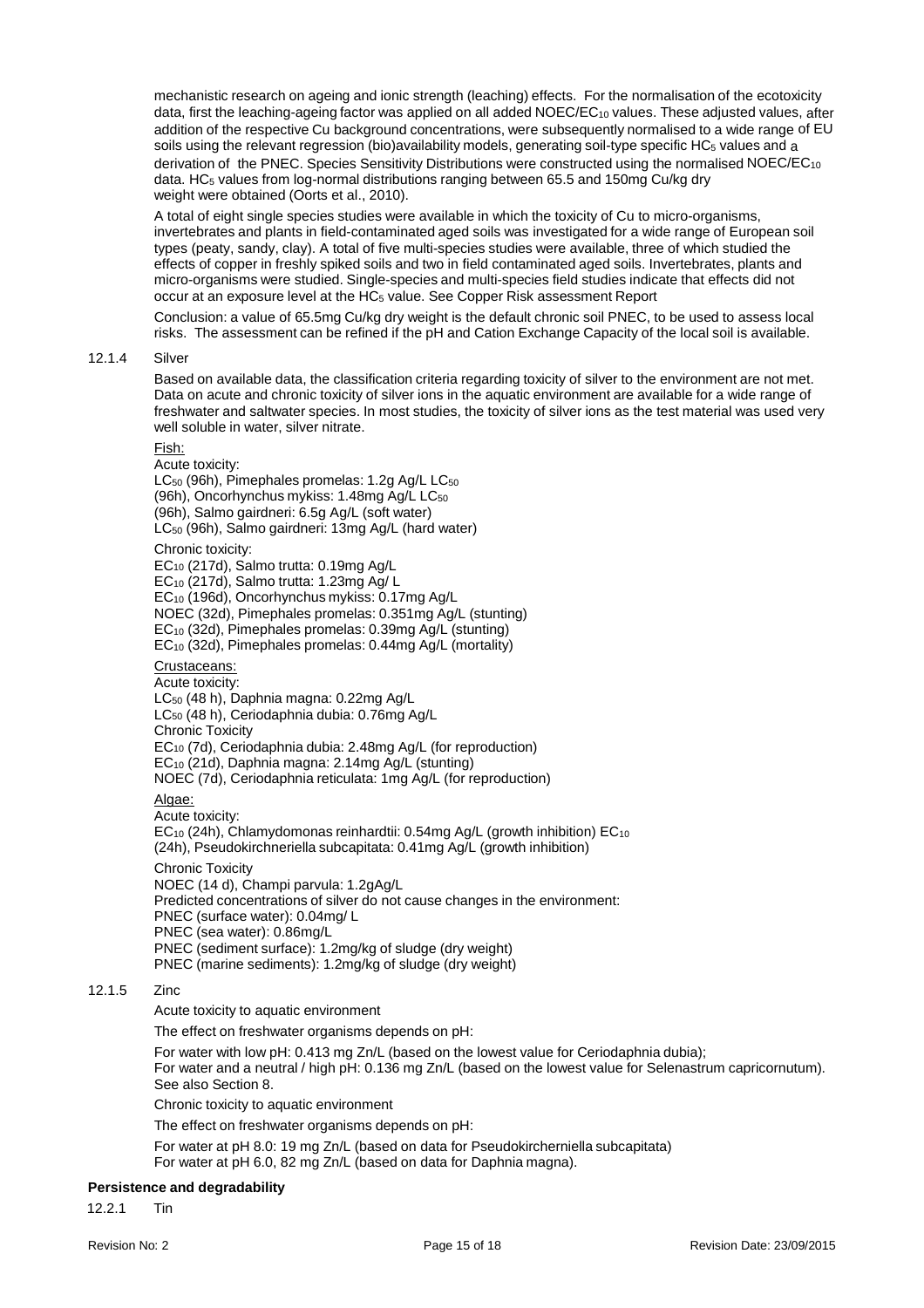Not applicable.

## 12.2.2 Antimony

Antimony cannot be degraded, but may be transformed between different phases, chemical species, and oxidation states. Antimony is therefore considered to be persistent (P) and very persistent (vP) like any other metal.

## 12.2.3 Copper

"Copper" cannot be degraded, but may be transformed between different phases, chemical species, and oxidation states.

In accordance with the EU 2009 CLP guidance, the fate of the copper ion under "environmentally relevant" conditions was modelled, using the Ticket Unit World Model. Rapid removal from the water column was also assessed using data from one mesocosm and three field studies (Rader et al., 2010). The assessment demonstrated the rapid removal of copper-ions, delivered as soluble copper compounds, from the water column under "normal environmental conditions". Rapid removal of a substance from the water column is defined as 70% removal within 28 days. Literature data demonstrates the strong binding of copper-ions to sediment materials and especially the anaerobic CuS complexes are very stable (Simpson et al., 1998; Sundelin and Erickson, 2001). The remobilisation of Cu-ions to the water column is therefore not expected. The assessment therefore demonstrates that "copper" does not meet the criterion as "persistent".

- 12.2.4 Silver
- Silver is a persistent substance.
- 12.2.5 Zinc Not applicable.

## **Bioaccumulative potential**

#### 12.3.1 Tin

The potential for bioaccumulation of tin is low.

#### 12.3.2 Antimony

Bioaccumulation of antimony by both aquatic and terrestrial organisms is low. A BCF of 40 has been determined for aquatic organisms and a BSAF of 1 for earthworms. Therefore, antimony is not considered bioaccumulative (B) or very bioaccumulative (vB) based on the definitive criteria.

#### 12.3.3 Copper

The Guidance states the following on Bioaccumulation: "Metals that are essential nutrients are actively regulated: removal and sequestration processes that minimise toxicity are complemented by an ability to upregulate concentrations for essentiality. As a result, the "bioaccumulative" criterion is not applicable to these metals.".

#### 12.3.4 Silver

According to the Chemical Safety Report for silver, there are several studies on various organisms. To develop a safety assessment for silver account was taken of the study carried out on carps (Cyprinus carpio), in which fish were exposed to 0.2mg Ag/L for 30 days. The bioconcentration factor (BCF) or coefficient of concentration in the body in relation to its concentration in the ambient aquatic environment for carp was 70. The value of BCF in fish ≥ 500 indicates a capacity for bioconcentration.

#### 12.3.5 Zinc

Because of the homeostatic mechanisms of absorption and excretion, it is estimated that zinc does not bioaccumulate.

#### **12.4 Mobility in soil**

12.4.1 Tin

Log Kd: 2.1 - 4.3L/kg.

#### 12.4.2 Antimony

For antimony, a log Kp of 2.07 has been determined for soil.

## 12.4.3 Copper

Copper ions bind strongly to the soil matrix. The binding depends on the soil properties. A median water-soil partitioning coefficient (Kp) of 2120L/kg has been derived for soils (more details see Copper Risk Assessment Report, 2008 and Copper Chemical Safety Report, 2010).

## 12.4.4 Silver

Silver ions react in the soil with  $CO<sub>3</sub><sup>2</sup>$ , S<sup>2</sup>, SO<sub>3</sub><sup>2</sup> and Cl<sup>-</sup> to form extremely sparingly soluble compounds, which therefore remain in the upper layer of soil..

## 12.4.5 Zinc

No data available.

### **12.5 Results of PBT and vPvB assessment**

The PBT and vPvB criteria of Annex XIII to the Regulation do not apply to inorganic substances.

#### **12.6 Other adverse effects**

Silver is one of the most toxic metals for bacteria.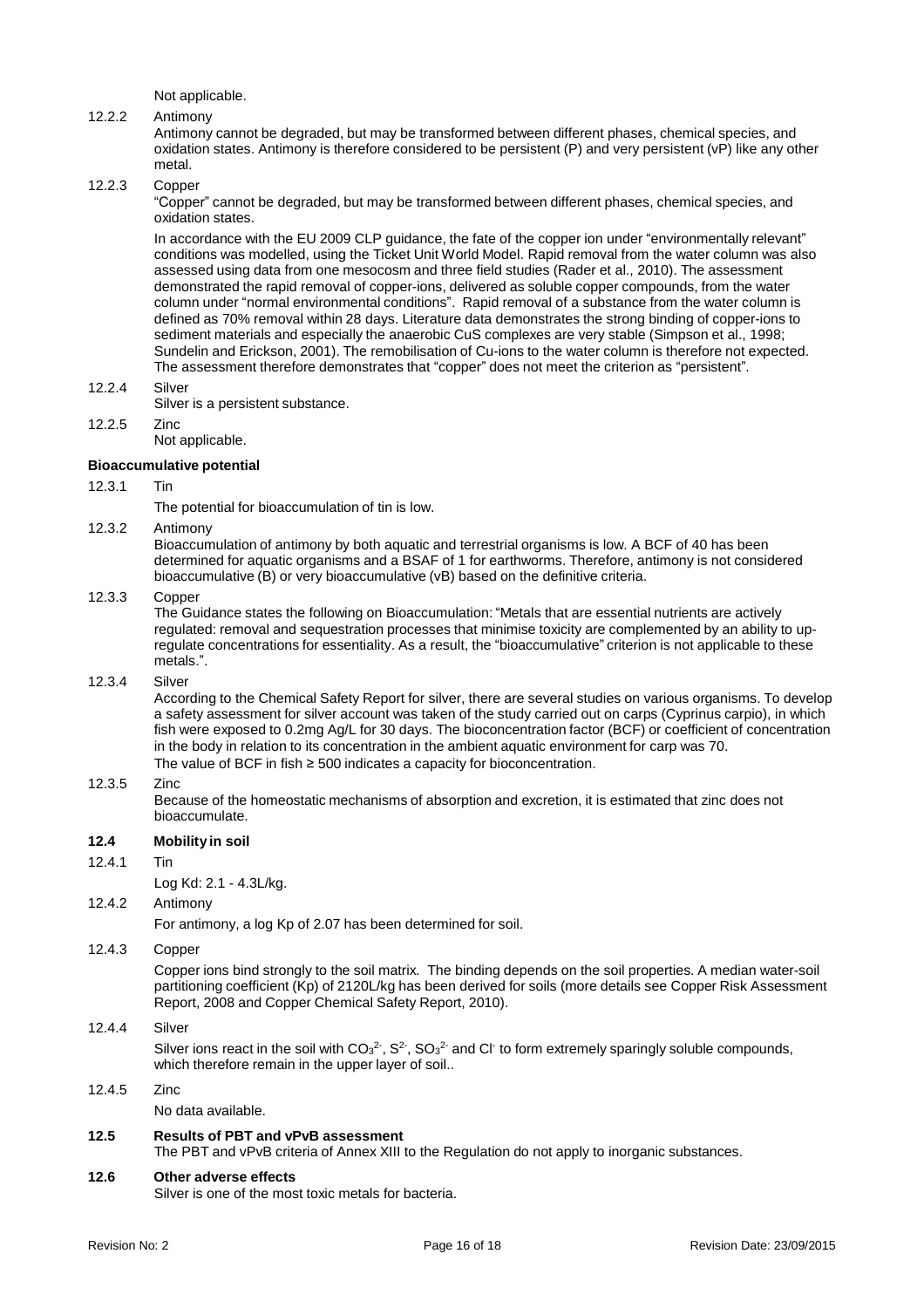## **SECTION 13: Disposal Considerations**

## **13.1 Waste treatment methods**

Whatever cannot be saved for recovery or recycling should be disposed of according to national legislation complying with the European Waste Directive 2008/98/EC. Do not allow waste to reach drains, ground water, soil or sewage system. Do not send to landfill.

## **SECTION 14: Transport information**

| 14.1 | <b>UN Number:</b>             | Not classified as dangerous goods.                                                                                          |
|------|-------------------------------|-----------------------------------------------------------------------------------------------------------------------------|
| 14.2 | UN Proper shipping name:      | Not classified as dangerous goods.                                                                                          |
| 14.3 | Transport hazard class(es):   | Not classified as dangerous goods.                                                                                          |
| 14.4 | Packing group:                | Not classified as dangerous goods.                                                                                          |
| 14.5 | <b>Environmental hazards:</b> | Not classified as dangerous goods.                                                                                          |
| 14.6 | Special precautions for user: | None.                                                                                                                       |
| 14.7 |                               | Transport in bulk according to Annex II of MARPOL 73/78 and the IBC Code:<br>A hand the area and a standard for the stiller |

Not transported in bulk.

## **SECTION 15: Regulatory Information**

**15.1 Safety, health and environmental regulations/legislation specific for the substance or mixture** The components of this product are not subject to authorisation or restriction.

## **15.2 Chemical Safety Assessment**

Chemical safety assessments have been carried out for the components of this product.

## **SECTION 16: Other Information**

#### **Revision information**

Changes from the previous major revision are indicated by a vertical line at the left margin.

## **Exposure Scenarios**

The following Exposure Scenarios are provided in the annex to this safety data sheet:

| explosives) | Exposure Scenario Sb No. 7: Professional use of antimony metal mixtures (including solder,            |
|-------------|-------------------------------------------------------------------------------------------------------|
|             | Exposure Scenario Ag No. 2: Use of silver metal in re-melting and alloying.                           |
|             | Exposure Scenario Ag No. 4: Use of silver metal in electronics, contact materials and electroplating. |
|             | Exposure Scenario Ag No. 7: Professional uses of silver metal, silver alloys or silver containing     |
|             | articles.                                                                                             |

## **List of Abbreviations**

| APF             | Assigned Protection Factor                                                        |
|-----------------|-----------------------------------------------------------------------------------|
| ATO             | Antimony Trioxide                                                                 |
| AVS.            | Acid volatile sulphides                                                           |
| <b>BCF</b>      | Bioconcentration factor                                                           |
| <b>BLM</b>      | Biotic ligand model                                                               |
| <b>BSAF</b>     | <b>Biota-Sediment Accumulation Factor</b>                                         |
| bw              | Body weight                                                                       |
| <b>B</b> wt     | Body weight                                                                       |
| CAS No.         | Chemical Abstract Service registry number                                         |
| <b>CLP</b>      | Classification Labelling and Packaging Regulation EC 1272/2008                    |
| $d_{50}$        | Median diameter                                                                   |
| <b>DMEL</b>     | Derived Minimal Effect Level                                                      |
| <b>DNEL</b>     | Derived No-Effect Level                                                           |
| DOC.            | Dissolved Organic Carbon                                                          |
| DU              | Downstream User                                                                   |
| dwt             | Dry weight                                                                        |
| EC No.          | European Community number                                                         |
| $EC_{10}$       | Concentration giving 10% of maximal response                                      |
| $EC_{50}$       | Concentration giving half maximal response                                        |
| ECB             | European Chemicals Bureau                                                         |
| <b>EUSES</b>    | European Union System for the Evaluation of Substance                             |
| HC <sub>5</sub> | 5th percentile of the SSD (Species Sensitivity Distribution)                      |
| <b>IBC Code</b> | International Code for the Construction and Equipment of Ships carrying Dangerous |
|                 | <b>Chemicals in Bulk</b>                                                          |
| Kd              | Sorption coefficient                                                              |
| Kp              | Sorption coefficient                                                              |
| $LC_{50}$       | Lethal concentration to 50% of the test organisms                                 |